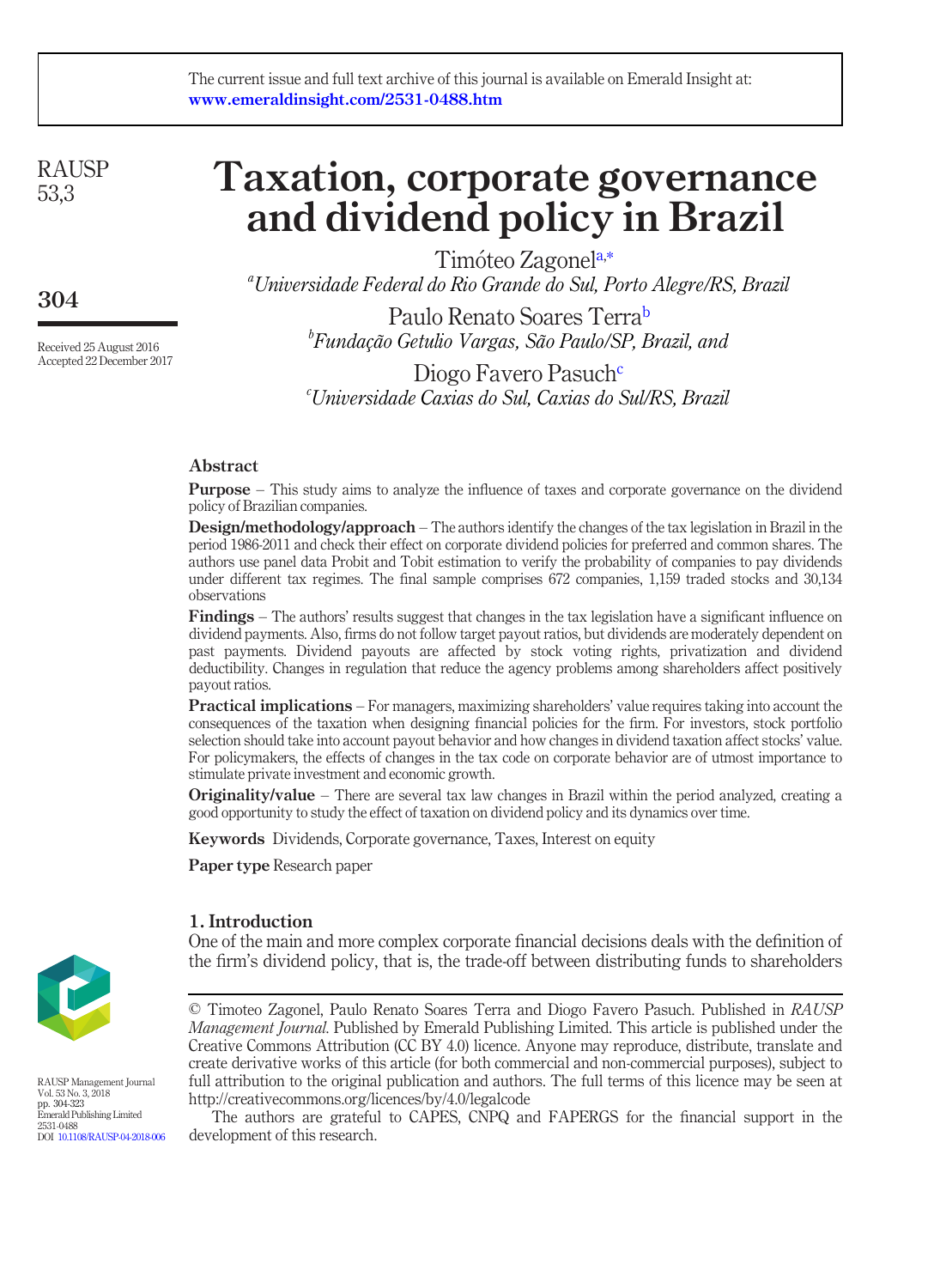and retaining the profits within the company. Marginal corporate and individual tax rates are one of the main factors that corporations ponder in such decision. Among emerging markets, Brazil is known as a country where such marginal tax rates are high, which suggests that companies pursue active tax planning strategies, which include changes in their dividend policies in response to changes in the tax legislation. This paper tests the influence of the tax preference theory on public Brazilian companies and is motivated, fundamentally, by the many changes in the tax legislation that Brazil has been through in this period, which makes for a good laboratory to study this problem.

Another relevant aspect of this paper is the legal framework of corporate law in Brazil, which allows a firm to issue up to two-thirds of its total equity in nonvoting preferred shares. Therefore, to hold complete sway over a public corporation in Brazil, the controlling shareholders may have as little as 16.7 per cent of firm's total equity. Such disproportional power raises obvious agency problems between majority and minority shareholders.

Such legislation was originally established in 1976 by Act 6404/1076. It has been changed in 2001 by Act 10303/2001, which limited the maximum proportion of nonvoting shares to one-half. However, the new legislation preserved the status of existing companies. Thus, the new requirement applies only to firms, who were either created or went public after 2001, preserving the statutory privileges of existing ones.

To investigate such problem, we collect data on 672 firms listed in the São Paulo Stock Exchange (Bovespa) between 1986 and 2011, making up a total of 30,134 observations. We identify the pertinent changes of the tax legislation and check the effect of such exogenous changes on corporate dividend policies of preferred and common shares of listed firms.

The paper proceeds as follows: Section 2 presents a brief history of taxation law applied to dividend payments in Brazil. Section 3 summarizes previous empirical literature on this subject in Brazil. Section 4 presents the research method and describes the sample. Section 5 presents the results of our analysis. Section 6 concludes the paper.

## 2. Tax legislation on dividends and capital gains in Brazil (1986-2011)

Brazil has gone through several changes in its taxation regarding dividend payments in the past couple of decades. Between 1986 and 2004, there were four major changes in such legislation. Also, taxation on capital gains from stock trading has changed once for individual investors and has not changed for corporations. In addition, two other legislation changes that indirectly affect firm's dividend policies have been implemented in this period. Here, we briefly summarize such legislation.

## 2.1 Tax treatment of dividends and capital gains in Brazil

In the period between January 1, 1980 and December 31, 1988, dividend payments to individuals were taxed according to three different tax rates (according to Decree 1790/1980, Articles 1 and 2; Decree 2065/1983, Article 1-I and Decree 2303/1986, Article 7): 23 per cent if the distributing company was publicly listed (except for firms from the agriculture industry whose profits originated from these activities); 15 per cent if the distributing company was from the agriculture industry (whose profits originated from these activities); and 25 per cent for all remaining cases.

If the beneficiary was a firm, then there were two tax rates: 23 per cent if the beneficiary was a publicly traded company, a tax-exempt firm (except for pension funds), a subsidiary of a publicly traded corporation or when the distributing firm was from the agriculture sector (whose profits originated from these activities); and 25 per cent for all remaining cases.

Dividend policy in Brazil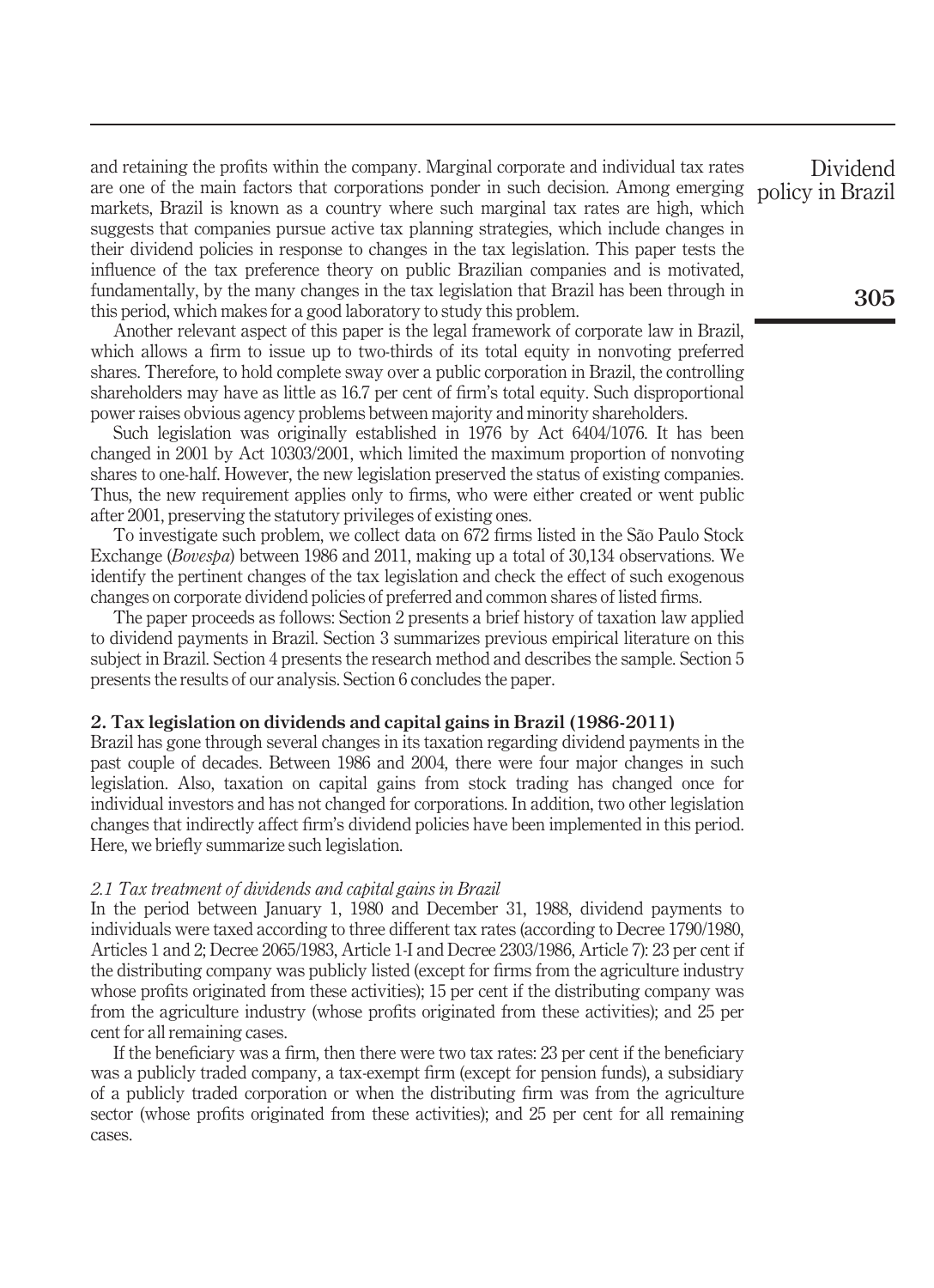From January 1, 1989 to January 1, 1996, several changes have occurred in the tax legislation. [Table I](#page-3-0) summarizes such legislation changes in the case of an individual or corporate beneficiary, including legal basis.

Regarding taxes on capital gains in Brazil, corporations have been taxed on capital gains also at the flat rate of 15 per cent since 1977, according to Decree 1598/1977, Article 31 [\(Brazil, 1977\)](#page-16-0). Such legislation has not changed since. Individuals, on the other hand, were exempt from capital gains taxes until 1988. Since 1988, however, individuals have been taxed also at the flat rate of 15 per cent, according to Act 7713/1988, Articles 2 and 3 ([Brazil,](#page-16-1) [1988](#page-16-1)) and Act 8981/1995, Article 21 ([Brazil](#page-16-2), [1995a, 1995b\)](#page-17-0). [Table II](#page-5-0) summarizes the legislation on capital gains taxes.

The reader should keep in mind that this paper refers to periods of taxation as follows: TAX2 – exempt, except for the net income; TAX3 – exempt; TAX  $4$  – taxation; TAX5 – exempt. The Brazilian legislation becomes complex in the case where shares are transferred to the heirs of a deceased individual. If the heirs opt for the transference according to market value, then they are subject to tax incidence, according to Act 9532/1997, Article 23, § 1 [\(Brazil, 1997\)](#page-17-1). However, if the transference is made according to the historic value recorded in the previous tax returns of the deceased, then there is no taxation according to Act 9532/ 1997, Article 23 [\(Brazil, 1997](#page-17-1)).

Compared to the USA, the Brazilian taxation may be considered generous, as its rates are well below the ones practiced in the USA. [Table III,](#page-5-1) based on [Elton, Gruber and Blake \(2005\)](#page-17-2), revised with recent Internal Revenue Service (IRS) data, reports the changes in dividends and capital gains tax rates in the USA in the period of our study. Brazilian tax rates are roughly half of those in the USA.

#### 2.2 Dividends for nonvoting preferred stocks

Preferred shares in Brazil were introduced by Decree 21536/1932 and modified by Act 6404/ 1976. According to this piece of legislation, preferred nonvoting shares are entitled to either of the following preferences:

- preference in dividend payouts;
- preference in share repurchases with or without a premium; and
- both of the previous preferences.

In 2001, Act 10303/2001, Article 17 [\(Brazil, 2001\)](#page-17-3) rewrote the dividend preference, explicitly calling for a *fixed* or *minimum* dividend instead of the vague "preference" of the previous legislation. Moreover, its first paragraph went further in restricting the trading of preferred nonvoting shares in case they did not include at least one of the following preferences:

- a dividend of a least 25 per cent of net earnings or 3 per cent of book equity and equality of treatment to common stocks regarding dividends;
- a dividend at least 10 per cent higher than the one to common stocks; or
- equality of treatment to common stocks regarding dividends, share repurchases and takeover offers with or without a premium (mandatory bid rules or tagalong rights).

Which such preference each company attributes to its preferred shares must be explicitly stated in the company's acts of incorporation. Therefore, the new legislation aimed to reduce the discretion of majority (voting) shareholders in the expropriation of minority (nonvoting) shareholders through the dividend policy. Nonetheless, the legislation is still timid to fully address the agency problem between majority and minority shareholders in Brazil.

RAUSP 53,3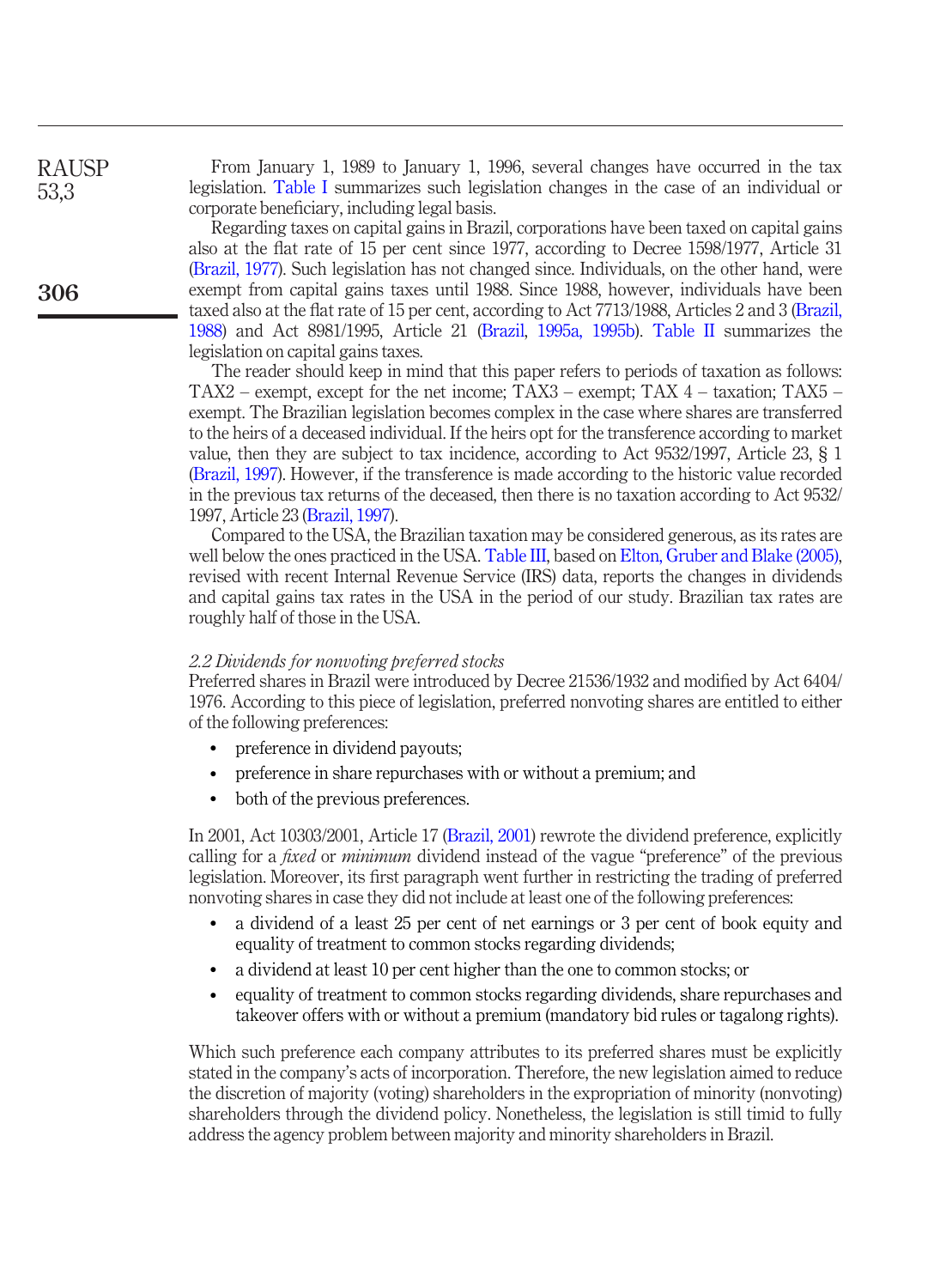<span id="page-3-0"></span>

| Beneficiaries: individuals                               |                                          | Applied fiscal regimen                       | Treatment on the beneficiary<br>Beneficiaries: corporations                                          |                                                                                                                                                                                                                                                                                                                                                                                  |                                                                                                           |                                     |
|----------------------------------------------------------|------------------------------------------|----------------------------------------------|------------------------------------------------------------------------------------------------------|----------------------------------------------------------------------------------------------------------------------------------------------------------------------------------------------------------------------------------------------------------------------------------------------------------------------------------------------------------------------------------|-----------------------------------------------------------------------------------------------------------|-------------------------------------|
| Treatment on the<br>beneficiary's tax                    | distributuion?<br>Tax retained<br>$\sin$ | Earnings                                     | Withholding income tax<br>the real profit method<br>Firms taxed under                                | Other firms                                                                                                                                                                                                                                                                                                                                                                      | Legal basis                                                                                               | Tax periods<br>used in the<br>study |
| taxation on the<br>income source                         | Yes                                      | Nontaxable by<br>the corporate<br>income tax | distributed dividends<br>corporate income tax<br>Compensation of the<br>retained over<br>earnings or | $\overline{\phantom{a}}$                                                                                                                                                                                                                                                                                                                                                         | 1983 Article1,<br>and 2; 2.065/<br>; and 2.303/<br>1.790/1980<br>Articles <sub>1</sub><br>Decrees<br>1986 | $(1) 1986 - 1988$                   |
| flat tax rate (8%)<br>taxation on the<br>net income at a | $\gtrsim$                                | Nontaxable by<br>the corporate<br>income tax | $\begin{array}{c} \hline \end{array}$                                                                | $\begin{array}{c} \rule{0pt}{2.5ex} \rule{0pt}{2.5ex} \rule{0pt}{2.5ex} \rule{0pt}{2.5ex} \rule{0pt}{2.5ex} \rule{0pt}{2.5ex} \rule{0pt}{2.5ex} \rule{0pt}{2.5ex} \rule{0pt}{2.5ex} \rule{0pt}{2.5ex} \rule{0pt}{2.5ex} \rule{0pt}{2.5ex} \rule{0pt}{2.5ex} \rule{0pt}{2.5ex} \rule{0pt}{2.5ex} \rule{0pt}{2.5ex} \rule{0pt}{2.5ex} \rule{0pt}{2.5ex} \rule{0pt}{2.5ex} \rule{0$ | Income Tax<br>Regulation<br>1999, Article<br>Article 7<br>660                                             | (2) 1989-1992                       |
|                                                          | ż                                        | Nontaxable by<br>the Corporate<br>Income Tax | $\bigg $                                                                                             | $\vert$                                                                                                                                                                                                                                                                                                                                                                          | Income Tax<br>Regulation<br>1999, Article<br>659                                                          | (3) 1993                            |
|                                                          |                                          |                                              |                                                                                                      |                                                                                                                                                                                                                                                                                                                                                                                  |                                                                                                           | $_{(continued)}$                    |
|                                                          |                                          |                                              |                                                                                                      |                                                                                                                                                                                                                                                                                                                                                                                  | 307                                                                                                       | Dividend<br>policy in Brazil        |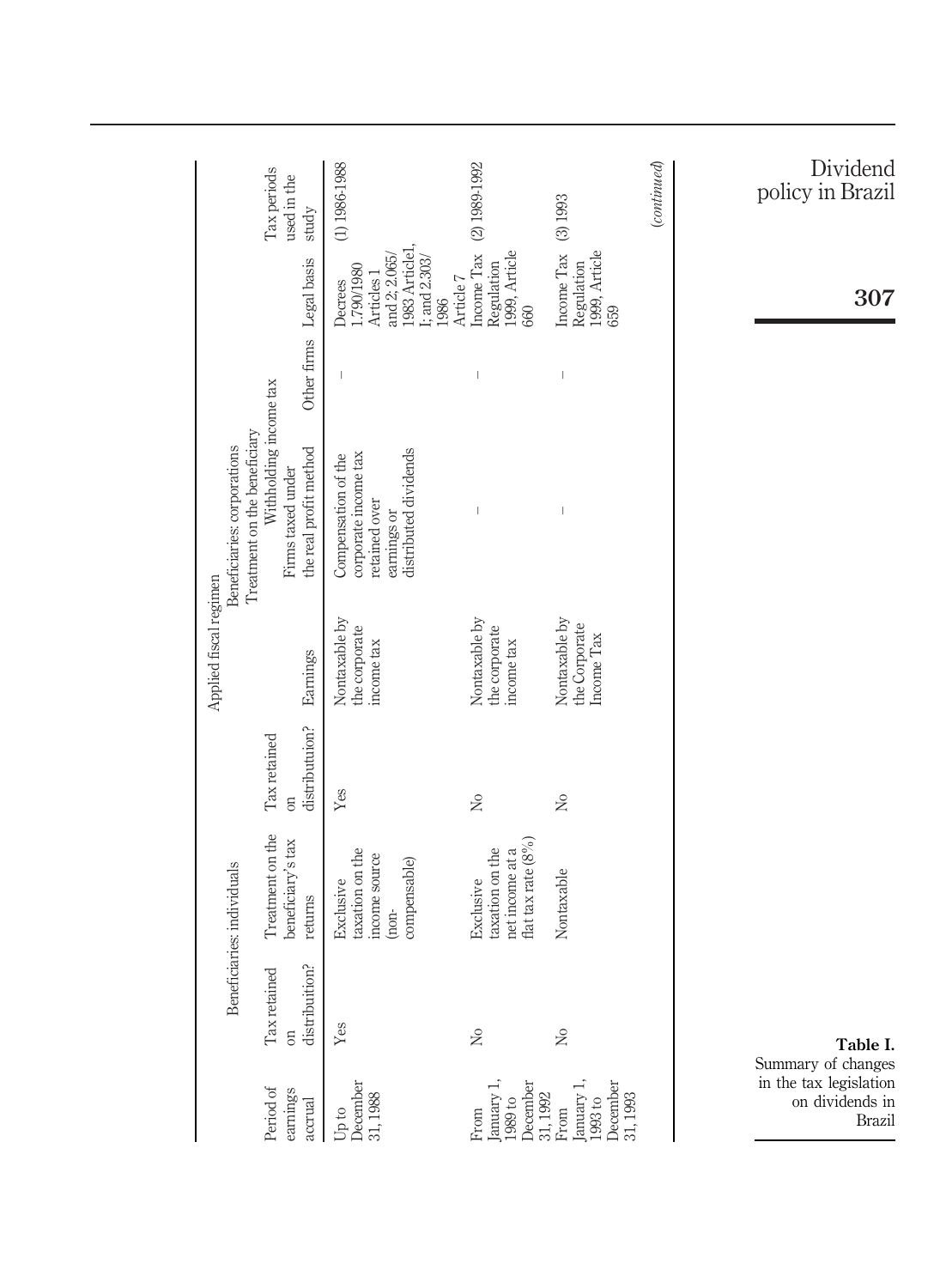| <b>RAUSP</b><br>53,3 |                                                             | Tax periods<br>used in the<br>study                                   | (4) 1994-1995                                                                                                                                                                                    | $(5)$ 1996-2011                                  |                                               |
|----------------------|-------------------------------------------------------------|-----------------------------------------------------------------------|--------------------------------------------------------------------------------------------------------------------------------------------------------------------------------------------------|--------------------------------------------------|-----------------------------------------------|
| 308                  |                                                             | Legal basis                                                           | Income Tax<br>Articles 655<br>Regulation<br>and 656<br>1999,                                                                                                                                     | Income Tax<br>Regulation<br>1999, Article<br>654 |                                               |
|                      |                                                             | Other firms                                                           | compensable<br>Non-                                                                                                                                                                              | $\begin{array}{c} \hline \end{array}$            |                                               |
|                      | Treatment on the beneficiary<br>Beneficiaries: corporations | Withholding income tax<br>the real profit method<br>Firms taxed under | corporate income tax<br>Compensation of the<br>redistribution<br>retained upon                                                                                                                   | ľ                                                |                                               |
|                      | Applied fiscal regimen                                      | Earnings                                                              | Nontaxable by<br>the corporate<br>income tax                                                                                                                                                     | Nontaxable by<br>the corporate<br>income tax     |                                               |
|                      |                                                             | distributuion?<br>Tax retained<br>$\overline{a}$                      | Yes (15% flat<br>rate)                                                                                                                                                                           | $\tilde{z}$                                      |                                               |
|                      | Beneficiaries: individuals                                  | Treatment on the<br>beneficiary's tax<br>returns                      | compensation of<br>the tax retained<br>taxable income<br>taxation on the<br>or, optionally,<br>declaration of<br>dividends as<br>dividends to<br>subjected to<br>Addition of<br>exclusive<br>and | income source<br>Nontaxable                      |                                               |
|                      |                                                             | distribuition?<br>Tax retained<br>$\overline{5}$                      | $\frac{\text{Yes (15\%)} }{\text{Flat Rate}}$                                                                                                                                                    | $\rm \stackrel{\circ}{\simeq}$                   | Source: adapted from IOB Thomson (2005), p. 8 |
| Table I.             |                                                             | Period of<br>earnings<br>accrual                                      | December<br>31, 1995<br>January<br>1994 to<br>From                                                                                                                                               | January 1,<br>onward<br>From<br>1996             |                                               |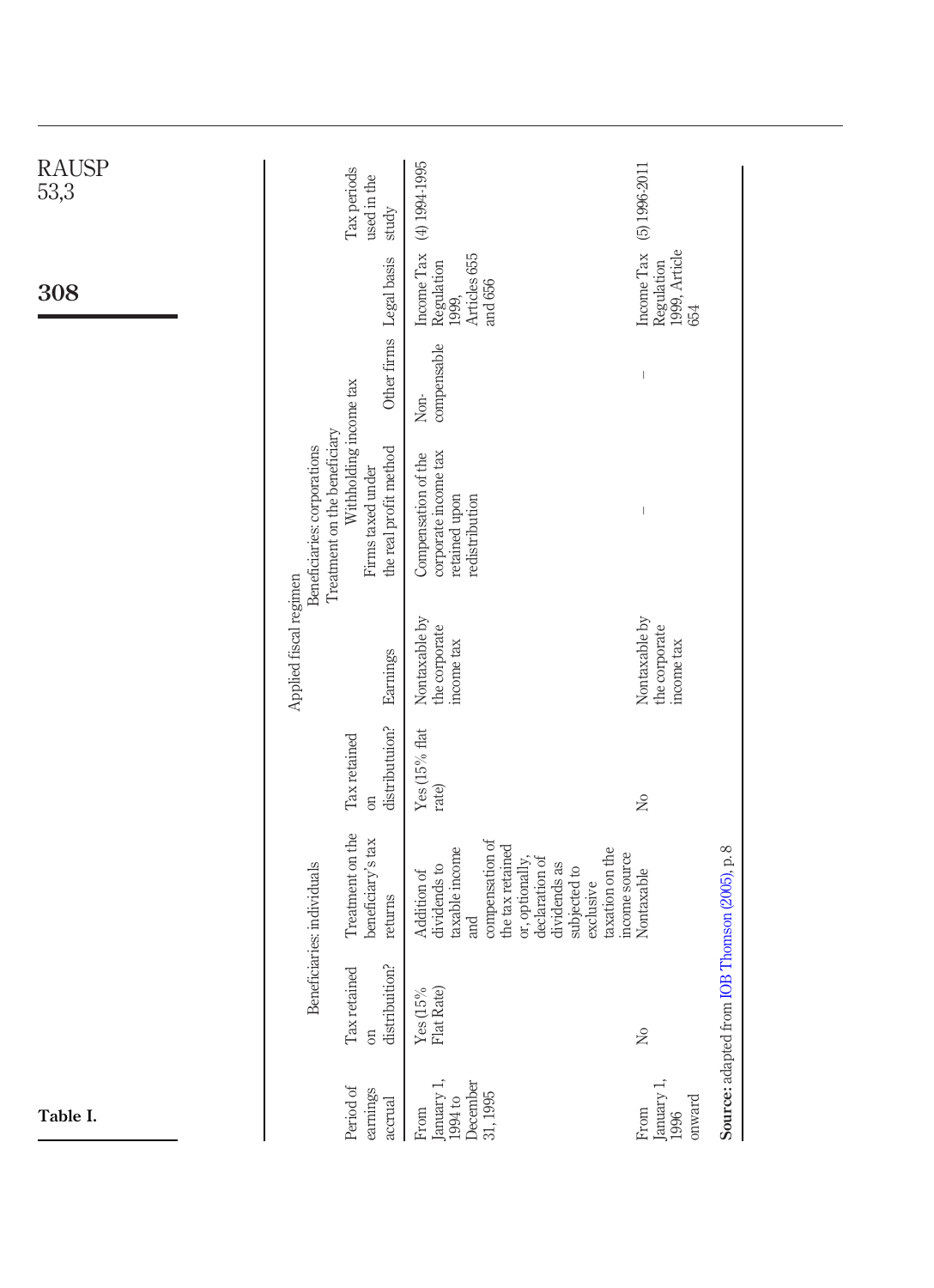## 2.3 Deductible "interest on equity capital"

In 1996, Act 9249/1995 (Brazil, 1995) came into effect introducing the concept of "Interest on Equity Capital" (Juros Sobre o Capital Próprio – henceforth IOEC). This legislation in its Article 9, §7, allows firms to partially deduct payments of dividends as operating expenses. Article 9 of the Act, incorporating Articles 347 and 668 of the Income Tax Regulation of 1999 [\(Brazil, 1999a](#page-17-4)), limits the deductibility to a maximum of twice the amount of interests paid or received by the firm, as well as to the amount resulting from the computation of the official long-term interest rate on book equity. IOEC paid out, according to the Internal Revenue Service's Instruction 11/1996 ([Brazil, 1996](#page-17-5), Article 30), is subject to a flat tax rate of 15 per cent retained at the source. Such legislation in effect created a tax incentive to equity capital – however limited – equivalent to the tax benefit of debt that is usual elsewhere in the world. To the best of our knowledge, such legal provision is unique to Brazil. policy in Brazil

Therefore, Brazil offers a peculiar legal frame to test the tax preference theory of dividends. As dividends have become gradually tax-free while capital gains have become more taxable over time, with different tax rates in different periods, we expect that dividend payouts increase when the tax rate on dividends decreases and/or the tax rate on capital gains increases. Also, until recently, dividend policies for common (voting) and preferred (nonvoting) stocks have been subject to the discretion of controlling shareholders at the expense of minority shareholders.

#### 2.4 Stock voting rights and corporate governance regulations

Stock voting rights in Brazil have been established by Act 6404/1976 ([Brazil, 1976\)](#page-16-3) in its Article 15, §2, which allowed firms to issue up to two-thirds of its shares in nonvoting preferred classes. Such legislation allowed shareholders to hold absolute controlling interest in any public firm with as little as one-sixth of its shares plus one share. Of course, such disparity between voting and cash flows rights increased the agency problem between majority and minority shareholders, where the latter may be subject to wealth expropriation by the former.

| Taxpayer                                                                          | Period                              | Rate $\binom{0}{0}$ | Legal basis                                                                                    |                                                                |
|-----------------------------------------------------------------------------------|-------------------------------------|---------------------|------------------------------------------------------------------------------------------------|----------------------------------------------------------------|
| Individuals<br>Individuals<br>Corporations<br><b>Source:</b> Authors of the paper | 1976-1988<br>1989-2011<br>1977-2011 | Exempt<br>15<br>15  | Decree 1510/1976, Article 4<br>Act 7713/1988, Articles 2 and 3<br>Decree 1598/1977, Article 31 | Table II.<br>Taxes on capital<br>gains in Brazil.<br>1977-2011 |

<span id="page-5-1"></span>

| Year                                                                              | Tax rate on dividends $(\% )$ | Tax rate on capital gains $(\%)$ |                                          |
|-----------------------------------------------------------------------------------|-------------------------------|----------------------------------|------------------------------------------|
| 1988-1990                                                                         | 28.00                         | 28.00                            |                                          |
| 1991-1992<br>January 1996 to June 1997                                            | 31.00<br>39.60                | 28.00<br>28.00                   |                                          |
| July 1997 to December 2000                                                        | 39.60                         | 20.00                            | Table III.                               |
| January 2001 to December 2001                                                     | 39.10                         | 20.00                            | Maximum tax rates                        |
| January 2002 to May 2003                                                          | 38.60                         | 20.00                            |                                          |
| May 2003 to 2011                                                                  | 15.00                         | 15.00                            | on dividends and<br>capital gains in the |
| <b>Source:</b> Elton <i>et al.</i> (2005) and Internal Revenue Service (IRS), USA |                               |                                  | USA.                                     |

Dividend

<span id="page-5-0"></span>309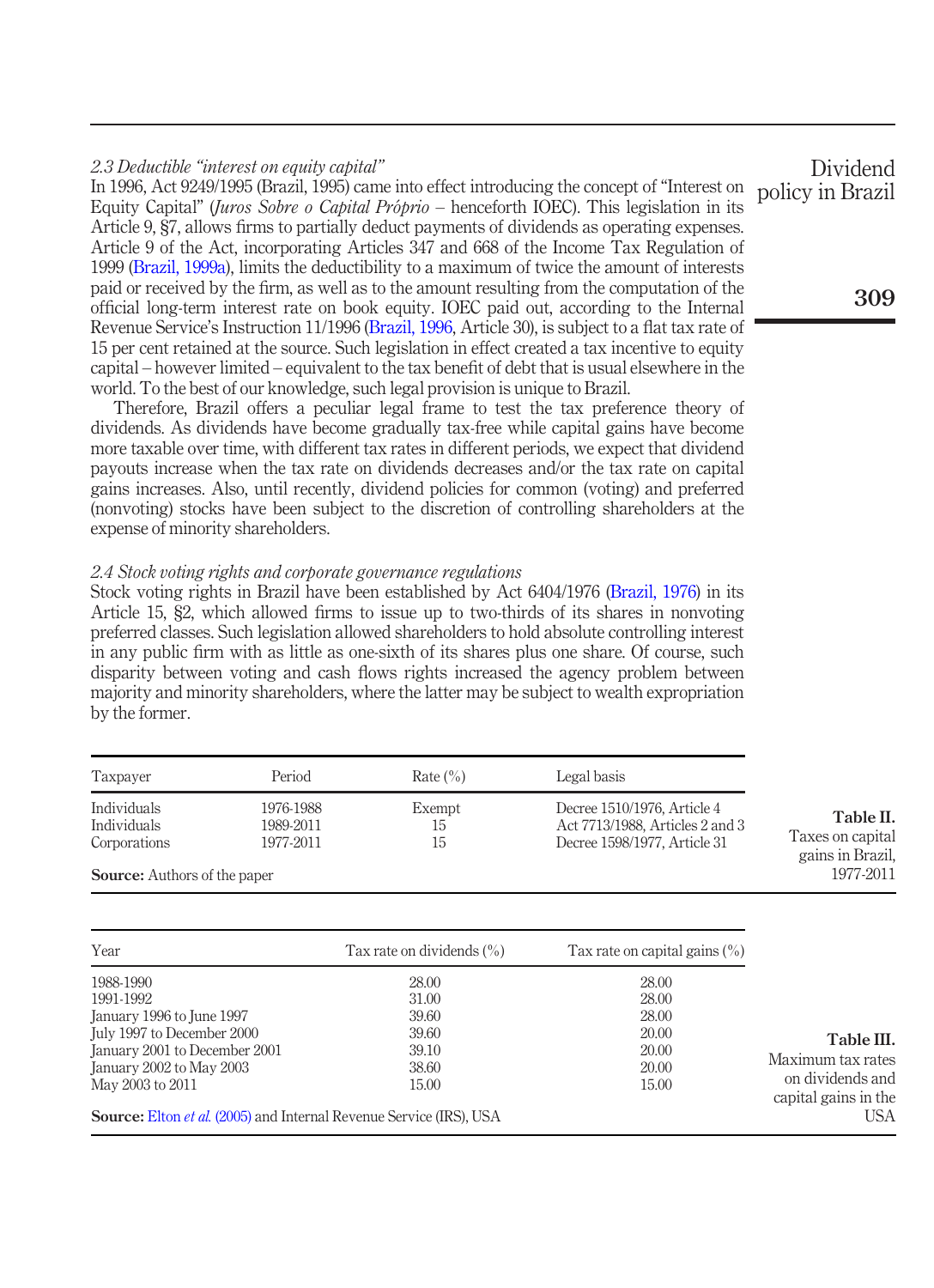RAUSP 53,3

In 2001, Act 10303/2001, Article 2 [\(Brazil, 2001\)](#page-17-3), modified the previous legislation reducing the maximum proportion of nonvoting shares to 50 per cent. However, such change applies only to firms that go public (Initial Public Offering) and to those public firms that prepare seasoned equity offerings after the promulgation of the Law ([Brazil, 2001](#page-17-3), Article 8, §1). Moreover, the minimum capital that any shareholder must commit to a public firm to have absolute control over it is still only 25 per cent.

Also in 2001, Bovespa launched its "Novo Mercado" (New Market), a special listing segment designed for shares issued by companies that voluntarily undertake to abide by corporate governance practices and transparency requirements in additional to those already requested by the Brazilian Law and the Brazilian Securities and Exchange Commission, from 2004 to 2011, 103 companies entered the "Novo Mercado". Such special segment requires, among other things, one vote–one share rule. In that year, *Bovespa* also launched two intermediary listing segments for firms wishing to gradually improve its corporate governance standards. These levels (Level I and Level II), however, tolerate the existence of nonvoting shares even though they introduce new disclosure and floating requirements. Despite being an improvement over the previous regulation, the new rules are still timid steps toward the international corporate governance standards.

#### 3. Previous empirical evidence on dividend policy in Brazil

Several empirical studies on dividend policy have been conducted in Brazil. The pioneer study by [Brito and Rietti \(1981\)](#page-17-6) replicated the well-known study by [Elton and Gruber \(1970\)](#page-17-7), testing the Clientele Effect in the Brazilian market, between years 1973 and 1976. Their study did not find any evidence of the existence of this effect in the Brazilian stock market. The authors concluded that, in opposition to the North American stock market, in Brazil, it does not seem to have any association between marginal levels of investors' taxation and the preference for retention or distribution of dividends.

[Procianoy and Poli \(1993\)](#page-18-1) discussed the possibility of a dividend policy that could simultaneously produce large tax savings to investors and encourage more liquidity in the stock market and, as a consequence, higher share values. The authors concluded that companies that would adopt their suggested policy would get a substantial increase in share prices. The investors would look for shares that could give them the larger possible net earnings, as a result of tax savings. The clientele effect was central to this new outfit, and, in such case, the dividend policy was relevant and maximized the value of the company.

In another study, [Procianoy and Snider \(1994\)](#page-18-2) observed that changes in the tax legislation on dividends and capital gains, in 1989, offered an opportunity to test the maximization of shareholder wealth through dividend payouts. At the time of the legislation change in 1989, there was an inversion of tax burden: up to that year, dividends were taxed and capital gains were not, and, from 1990 on, capital gains were taxed and dividends were tax-free. The study tried to determine if an increase in payout ratios by companies listed in Bovespa has really happened after the tax legislation changed. The authors identified that, for the period from 1987 to 1988, the average dividend payout ratio was 25 per cent when dividends were taxed. Meanwhile, from 1990 to 1992, when the dividends were tax-free, the average payout ratio was 40 per cent. Therefore, the authors concluded that after the tax legislation has changed the dividend payouts have generally increased. However, the increase has not been verified in all companies, as suggested by the observed decrease of the minimum dividend. The authors also cautioned that their sample was small. In conclusion, [Procianoy and Snider \(1994\)](#page-18-2) observed that, after the Brazilian tax legislation change, there was an increase of dividend payouts, but they were not increased to the 100 per cent level, which, according to the authors, would be the ideal rate. They also stated that companies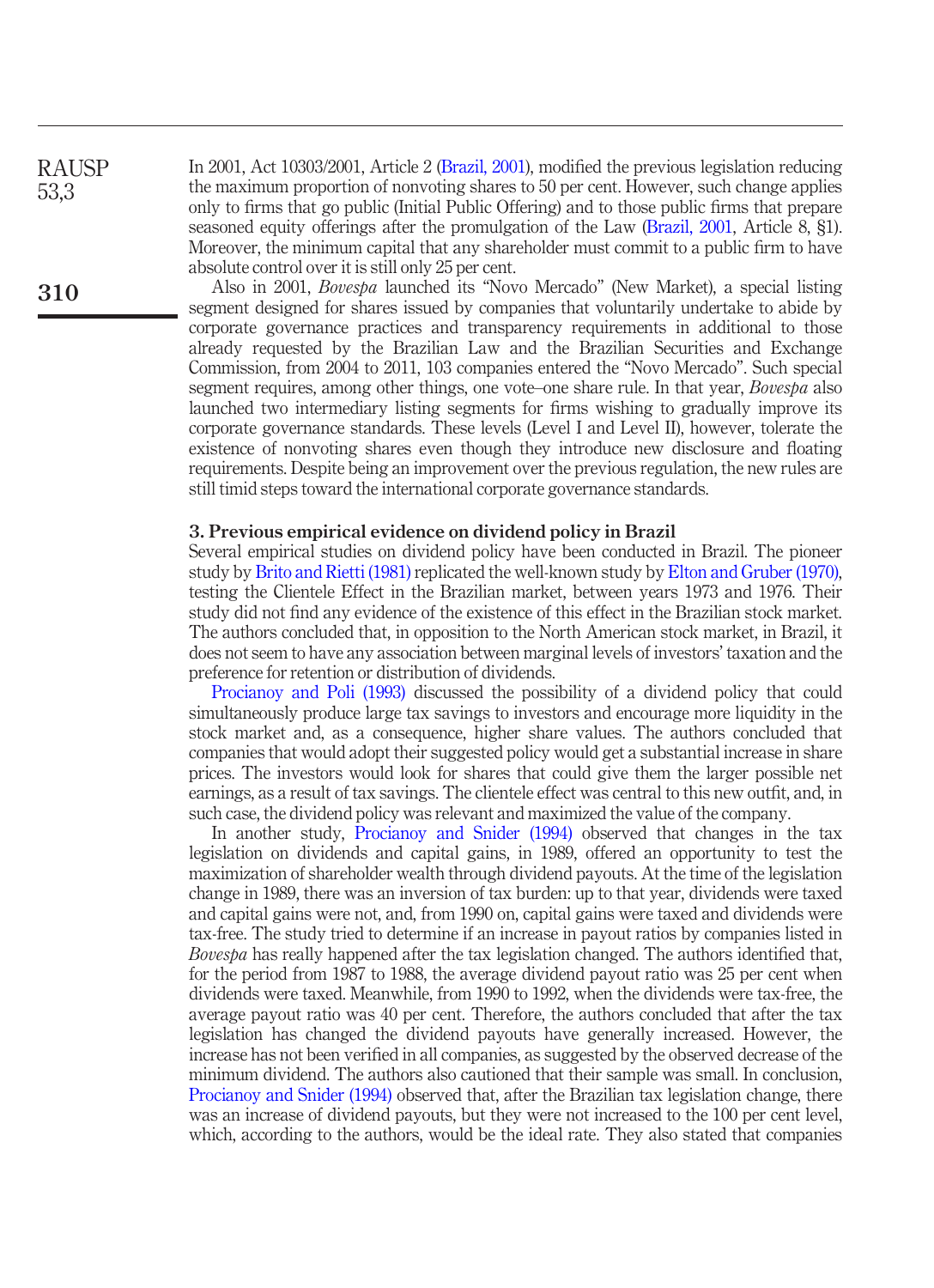that had more controlling shareholders had a more significant increase in dividend payout ratios than the companies that had just a single controlling shareholder.

Another study about dividend policy and taxes in Brazil is the paper of [Procianoy \(1996\)](#page-18-3), motivated by the change in the Brazilian legislation with respect to dividends that happened in 1988 and 1989. This change stopped taxing the dividend distribution by the companies (23 per cent on dividend value retained at the source) and instead started taxing capital gains in 25 per cent, which should be calculated from the difference between the sale and purchase prices (including adjustment for inflation), a tax rule that was effective from 1990 to 1993. Using data from Bovespa from the years 1987 to 1992, [Procianoy \(1996\)](#page-18-3) tested two hypotheses: the changes in dividend policies by the companies listed in *Bovespa*; and the maintenance of a new dividend policy, in the period between 1990 and 1992. The author concluded that taxation is one of the factors that influence the companies' dividend policy. In his conclusion, the author also highlighted that the agency conflict between managers and shareholders may be responsible for the adoption of non-maximizing shareholders' wealth dividend policies.

In a recent paper, [Vancin and Procianoy \(2016\)](#page-19-1) find that the legislation has an important role in the determinants of dividend policy. They find that there is strong empirical evidence that companies paying dividends above the legal mandatory level present different determinants from those that only pay the minimum level. Thus, the samples that mix companies that pay both the mandatory minimum dividend and above the minimum influence regression coefficients, resulting in significant biases in dividend determinants in Brazil. As companies that pay above the mandatory levels are the real decision makers of dividend policies (given that other companies simply comply with the legislation), this aspect must be taken into account when studying dividend policy in countries where minimum mandatory dividend legislation is in place.

[Ramos \(1997\)](#page-18-4) studied the influence of taxes on dividends in the Brazilian stock market, adjusting the returns for systematic risk levels. Following [Litzenberger and Ramaswamy](#page-18-5)'s [\(1979\)](#page-18-5) method of augmented capital asset pricing model, the author focused on two distinct periods: from 1984 to 1987 and from 1988 to 1992. The model states that, in equilibrium, the expected net return of a stock is linearly related to its systematic risk and its dividend–price ratio. Ramos'[s \(1997\)](#page-18-4) results indicated a significant and positive coefficient for the two subperiods. His conclusions support the hypotheses that dividend taxation influences the stock returns in Bovespa.

[Nossa and Nossa \(2007\)](#page-18-6) investigated the economic performance of Bovespa's listed companies that distributed dividends or repurchased their shares in the period 1995-2004. The authors found that firms that paid dividends had comparatively increased positive returns in every single year of the sample, while firms that repurchased shares increased their returns only in the years 1997, 2002, 2003 and 2004.

[Mota and Eid \(2007\)](#page-18-7) analyzed the choice of the method of payout policy of companies listed in Bovespa from 2002 to 2005. From the three distribution options (dividends, IOEC and shares repurchases), they found that dividends are preferred to IOEC, in spite of the latter's tax deduction advantage. Also, share repurchases are usually used as a complement to dividends and IOEC, mainly because of its higher transaction costs and lack of legal obligation.

[Decourt](#page-17-8) *et al.* (2007) test if the changes of the payout ratios point to variations on net earnings in the year prior to and subsequent of dividend payment. Using a sample of listed companies from 1997 to 2005, the authors document that an increase of dividend payout does not signal future earnings, but reductions are correlated to the increasing in

Dividend policy in Brazil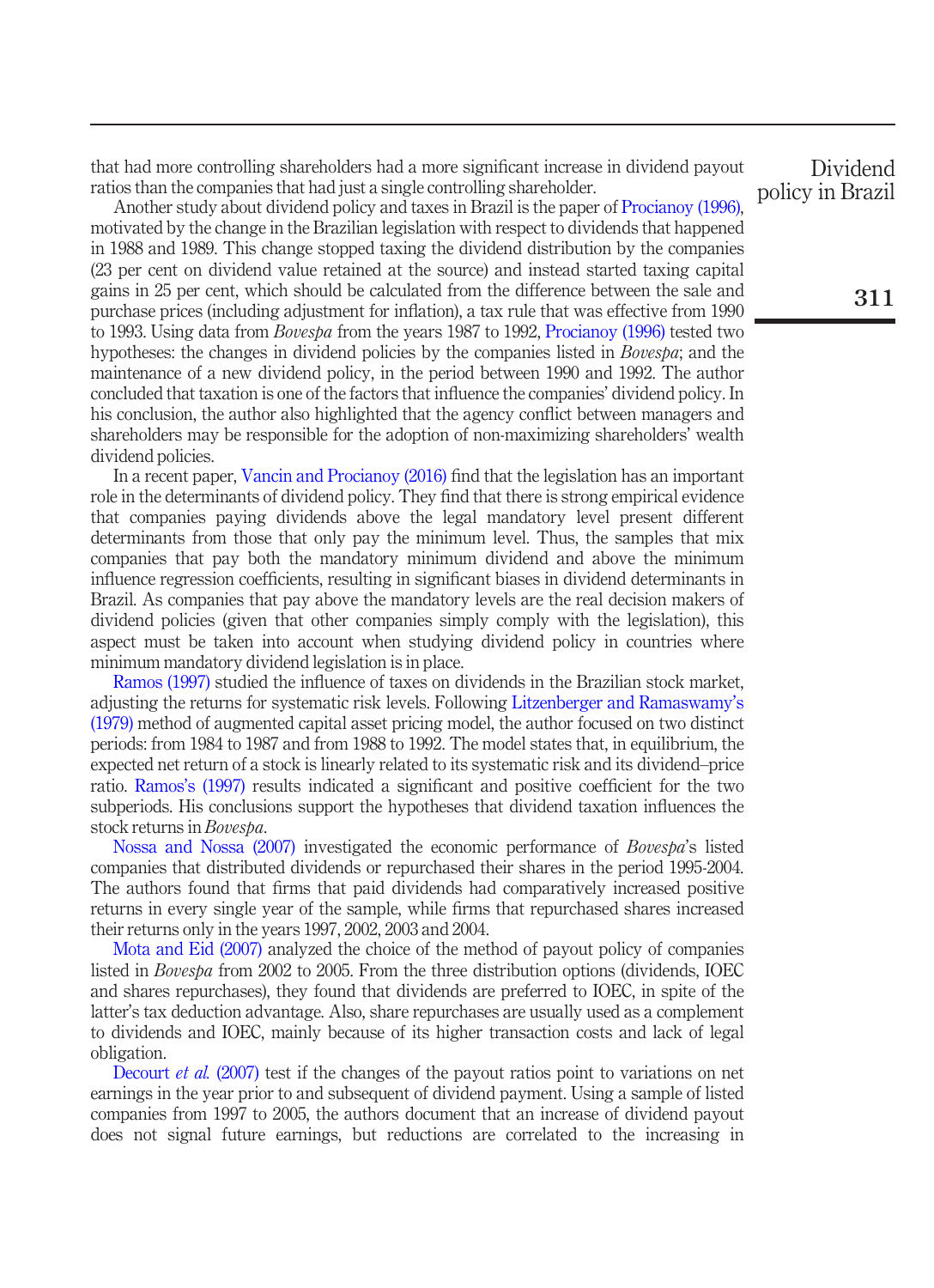RAUSP 53,3

312

contemporaneous net earnings and also signal increase in the future earnings. Apparently, earnings retentions signal good investment opportunities.

Cioffi [and Famá \(2010\)](#page-17-9) analyzed if dividends could be used as a proxy for other information that contribute for the prediction of future returns, to test the effect of signaling on the market value of companies. The authors found that dividends affect positively the value of the companies, in accordance with other studies from Brazil and other countries.

[Forti and Schiozer \(2011\)](#page-17-10) found a positive relationship between dividends and past earnings, when looking at dividend policy of Brazilian banks. This evidence reinforces the use of dividends to inform the quality of assets when sending a sign that the bank is capable of making profits with assets that perform well. Furthermore, privately held banks pay more dividends than publicly traded banks, which complies with the purpose of dividend signaling.

In contrast, [Fiorati](#page-17-11) *et al.* (2007) studied whether the variation in earnings distribution policy (dividends and IOEC) had any relationship to the firm's profitability in subsequent years. Using a sample of public firms from 1994 to 2004, the authors could not document a significant relationship between earnings payouts and future firm profitability. The authors suggest that such result may be because of market conditions and the legal and institutional politic–economic organization.

[Futema](#page-18-8) *et al.* (2007) have performed a solid analysis of the capital structure, dividends and IOEC of Brazilian companies in the period 1995-2004, following the [Fama and French](#page-17-12) [\(2002\)](#page-17-12) model. They aimed to contribute to the joint understanding of capital structure and dividend policy in Brazil. They concluded that, as predicted in the static trade-off and pecking order theories, the profitability and growth options are the most influential variables on earnings distribution.

[Pohlmann and Iudícibus \(2010\)](#page-18-9) show that there is a positive relationship between the tax level on income and debt level. This was also observed for companies with high debt and low profit taxation. These results support the theory of trade-off regarding the impact of taxation on profit over debt decision, and consequently over the capital structure.

[Nakamura](#page-18-10) *et al.* (2007) investigate the basis of dividend policy definition by Brazilian companies. Their results indicate that companies with better growth opportunities tended to pay lower dividends, and larger companies tended to pay larger dividends, under the hypotheses that they would face less future restrictions to banking loans, as well as lower transaction costs in case of an eventual issue. The authors conclude that dividends are deemed relevant by Brazilian firms along the lines of the Lintner'[s \(1956\)](#page-18-11) and agency theories.

[Futema](#page-18-12) *et al.* (2009) confirm the predictions of pecking order, that is, the distribution of earnings varies positively with profitability and negatively with investment, but that do not happens with grow opportunities, which have a negative relationship with earnings distribution. Another positive factor for pecking order is the negative relationship observed between leverage and profitability, confirming that companies use retained earnings to finance their investments and only use debt after running out of internal sources.

As it has been shown above, the study of dividend policy in Brazil raises interesting questions regarding the relationship among dividends, capital structure, taxation, corporate governance and institutions. Moreover, [Benetti](#page-16-4) et al. (2007) document that 62.9 per cent of Brazilian firms surveyed affirm to pay dividends, a larger sample share than [Graham and](#page-18-13) [Harvey \(2001\)](#page-18-13) report in their sample of North American firms (53.9 per cent). Such is the motivation of this study.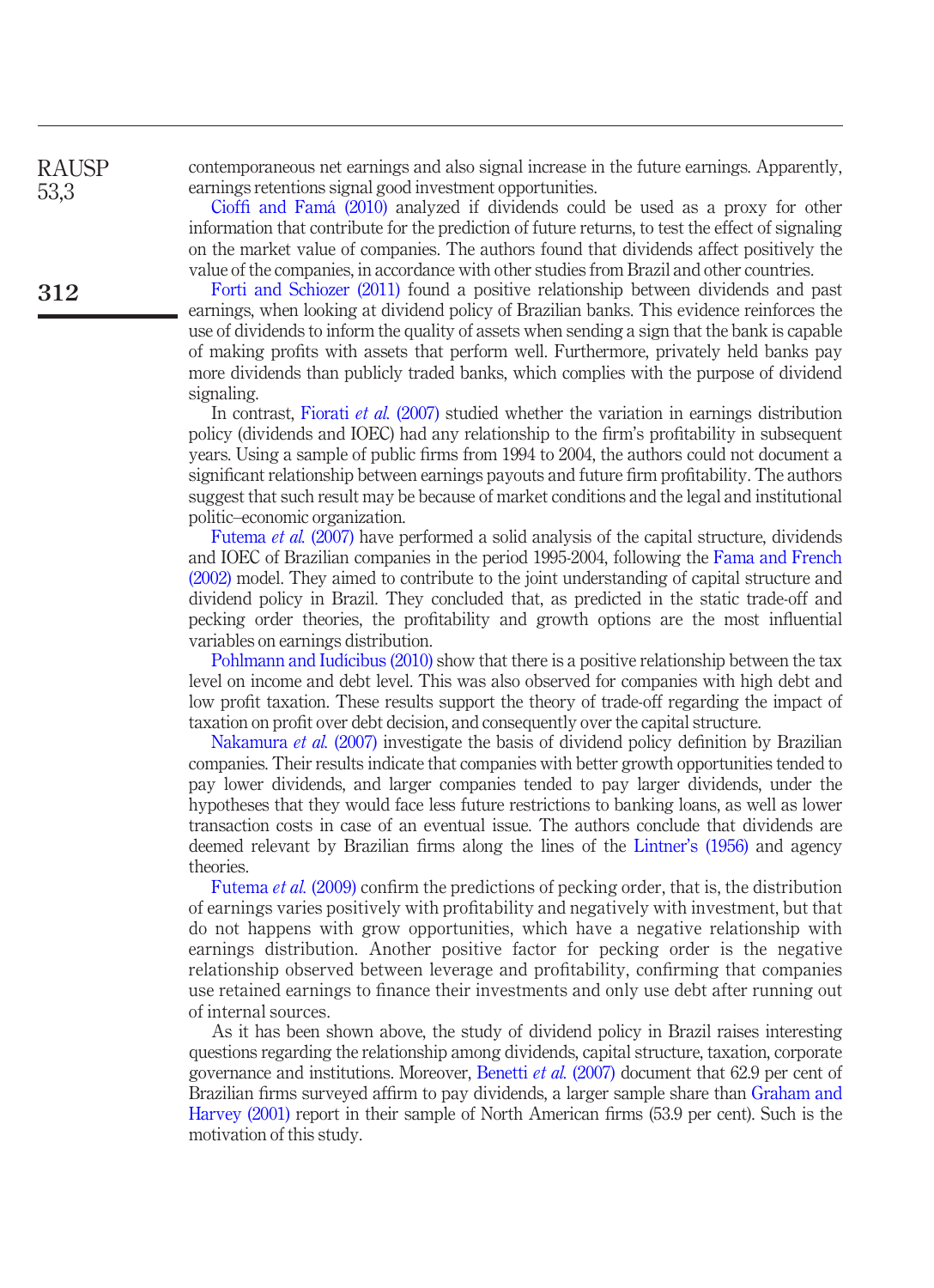## 3.1 Previous empirical evidence on corporate governance and dividends in Brazil Agency problems have a central role in the definition of dividends policy [\(Ferreira](#page-17-13) et al.,

[2010\)](#page-17-13). The commitment to corporate governance practices can reduce the risk for investors because of a raise in shares value caused by best practices, ultimately increasing the liquidity and trading volume of the shares because of increased demand.

With the increase in the value of a company stock, there may be, consequently, a reduction in their cost of capital. For the company, it means fundraising at lower costs, with the likelihood of higher returns on investments, and for shareholders, higher dividends [\(Rabelo](#page-18-14) et al., 2007).

[Silva \(2004\)](#page-19-2) shows that there is a relationship, often statistically significant, between governance structure, market value, leverage and dividend policy of the Brazilian companies. [Gonzaga and Da Costa \(2009\)](#page-18-15) show that there is a relationship between accounting conservatism and conflicts over dividend policies between controllers and minority shareholders in Brazilian companies.

The financial corporate governance model seems to address the greatest number of features that apply to the Brazilian reality, given the importance it assumes the agency conflict (even if not always explicit) between controlling and noncontrolling shareholders and the importance attached to returns on investments [\(Bertucci](#page-16-5) et al., 2006).

Companies who have American depositary receipts Level II or participation in the "Novo Mercado" segment of *Bovespa* have higher returns in periods of crisis and distribute more dividends [\(Srour, 2005\)](#page-19-3).

[Bellato](#page-16-6) *et al.* (2006) show that there is a negative and significant relation between excess vote power in possession of the controllers and the dividend rate of the companies. Their study reinforces the arguments of the codes of good governance practices that the distance from the one share–one vote principle is detrimental to minority shareholders.

Through these studies, we can see that there may be a relationship between the levels of corporate governance and dividend policy. In companies where governance levels are higher, the tendency is that the dividend policy is more aggressive to distribute more dividends to its shareholders.

#### 4. Research methods

We test the hypothesis of the influence of the Brazilian tax changes on the dividend policy of its listed companies. The sample is made up of companies whose shares are traded in São Paulo Stock Exchange (*Bovespa*), in the period 1986-2011. The data source is from *Economática*<sup>®</sup> (2012) database. The final sample comprises 672 companies in the period 1986-2011, making up a total of 1,159 traded stocks of both common and preferred classes. We have also included companies with multiple classes of preferred stock, but kept in the sample only those whose dividend rights are similar, for homogeneity. As we used annual data frequency, the total sample contains 30,134 observations over the sample period.

Firms whose government or governmental bodies have a controlling stake are classified as state-owned. Privatized firms are coded as state-owned up to (and including) the privatization year, and as privately controlled henceforth. Some companies of the sample had a relevant ownership – but not the controlling stake – of the national development bank (Banco Nacional de Desenvolvimento Econômico e Social – BNDES), through its holding subsidiary BNDESPAR. In spite of having such a relevant stake from a government institution, these companies are treated as private companies.[[1](#page-16-7)]

Firm-level data are the dividends per share and earnings per share, both adjusted for inflation using the Augmented Consumer Price Index, which is the default inflation index of Economática<sup>®</sup> (2012) database. Dividend per share values are year sums obtained in

Dividend policy in Brazil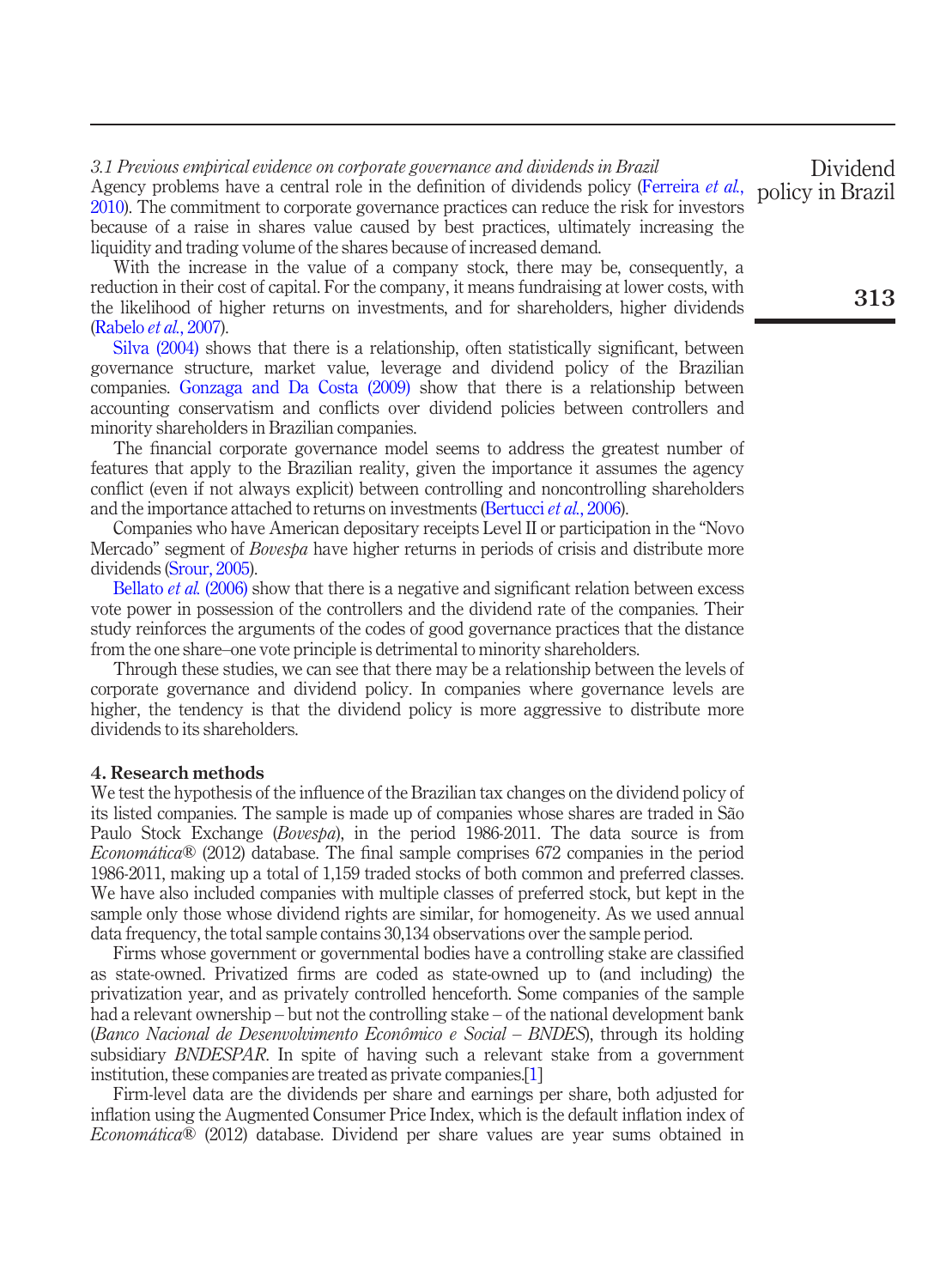<span id="page-10-0"></span>RAUSP 53,3

314

December 31st of the respective year from 1986 to 2011 and include the values of IOEC, paid in the same year. The variables are standardized by their book value of assets, to remove any systematic size effect.

A panel data analysis is performed according to the following model:

$$
DPS_{it} = \beta_0 \beta_1 EPS_{it} + \beta_2 DPS_{it-1} + \beta_3 COMMON_i + \beta_4 STAT_i + \beta_5 IOEC_{it}
$$
  
+  $\beta_6 GOV_i$  +  $\sum_{k=1}^{4} [\beta_{6+k} TAX_k + \beta_{10+k} (EPS_{it} \times TAX_k)]$   
+  $\beta_{15} (EPS_{it} \times GOV_{it}) + \varepsilon_{it}.$  (1)

Where  $DPS_{it}$  is the firm's i dividend per share in period t;  $EPS_{it}$  is the firm's i earnings per share in period t; COMMON<sub>i</sub> is a dummy variable for common stocks;  $STAT_i$  is a dummy variable for state-owned companies (privatization dummy);  $IOEC_{it}$  is a dummy variable when firm i paid IOEC in year t;  $GOV_{it}$  is a dummy variable when firm i was listed on any corporate governance listing level in year  $t$ ;  $TAX_k$  is the dummy variable for each taxation period (1986-1988; 1989-1992; 1993; 1994-1995; 1996-2011);  $\beta_i$  are the coefficients to be estimated and  $\varepsilon_{it}$  is the regression residual.

Equation (1) is estimated as pooled panel data model (simple stacking of time series and cross-section data) using Probit and Tobit estimation. To verify the probability of companies to pay dividends, we use probit, which transforms the dependent variable in a dummy variable, being equal to 1 for firms that distribute dividends in that year or equal to 0 for firms that did not distribute. In the Tobit model, which is applied to variables strictly positive, with the accumulation of values at 0, the dependent variable can take any positive value in its probability distribution, being used in a manner similar to the probit. In this study, Tobit will provide the determination of the amount of distributed dividends, not just the propensity pointed by probit. For treatment of outliers, we applied the winsorization process on DPS and EPS. Winsorization has the advantage of reducing the extreme values of the sample without reducing the number of observations as other alternative outlier treatments such as simple trimming for instance. Descriptive statistics are presented in [Table IV](#page-11-0).

A panel data specification is useful in this case because it allows the use of a larger number of observations, therefore increasing the degrees of freedom, reducing the collinearity between exogenous variables and reducing the missing variable bias ([Hsiao,](#page-18-16) [1986](#page-18-16)). We choose the Tobit specification based on [Kim and Maddala](#page-18-17)'s (1992) findings that suggest the importance of accounting for the large number of zero observations in empirical dividend studies. Also, the authors conclude that Tobit estimates, including lagged dividend dependent variables and earnings per share independent variables as well as industry, firmspecific and time effects, seem better equipped to deal with heteroskedastic errors and other specification problems in models of dividend behavior.

We expect that firms would increase their dividend payments in relation to earnings whenever the taxation on dividends decreased (1989-1993 – TAX2 – and 1996-2011 – TAX5) and/or taxation on capital gains increased (1989-2011). The coefficients  $\beta_i$  of EPS<sub>it</sub> and any interaction terms of this variable in equation (1) represent payout ratios under different taxation regimes. We also expect an increase in payout ratios for the companies that are under corporate governance rules introduced by the new legislation and special listing segments, indicating whether corporate governance has any impact on the agency problem between majority and minority shareholders.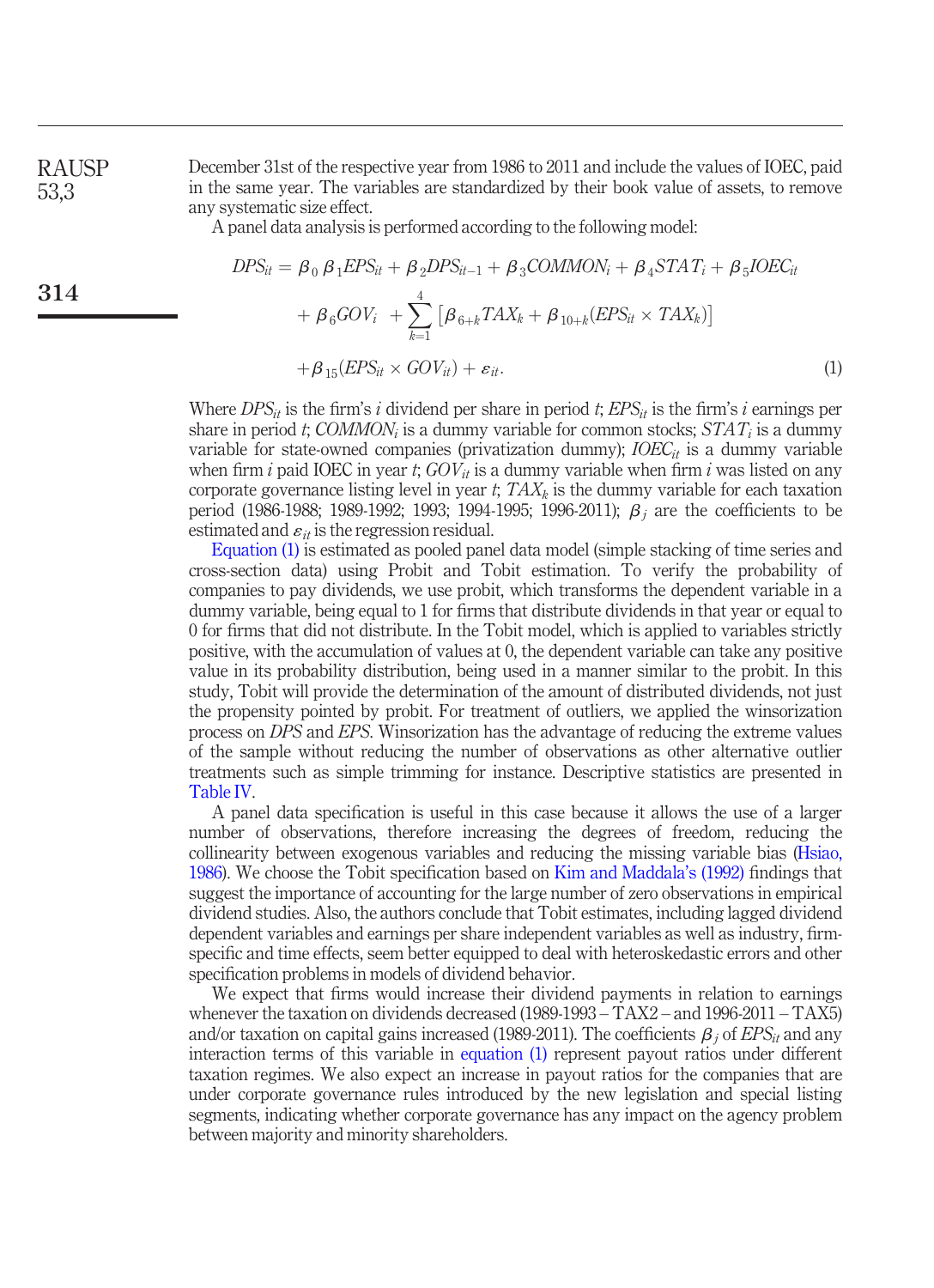<span id="page-11-0"></span>

| Maximum                                     | $18.65$<br>$186.19$                                                                          |                              | Dividend<br>policy in Brazil                              |
|---------------------------------------------|----------------------------------------------------------------------------------------------|------------------------------|-----------------------------------------------------------|
| Minimum                                     | $\begin{array}{c} 0.00 \\ \text{T} \text{L} \text{I} \text{G} \text{I} \text{-} \end{array}$ |                              | 315                                                       |
| With winsorization $(p = 0.01)$<br>$\Omega$ | $\begin{array}{c} 2.24 \\ 33.37 \end{array}$                                                 |                              |                                                           |
| Median                                      |                                                                                              |                              |                                                           |
| Mean                                        | $\begin{array}{c} 0.48 \\ 0.53 \end{array}$                                                  |                              |                                                           |
| $\geq$                                      | 30129<br>16429                                                                               |                              |                                                           |
| Maximum                                     | $\begin{array}{c} 17{,}751{,}42 \\ 310{,}714{,}00 \end{array}$                               |                              |                                                           |
| Minimum                                     | $-125,797.90$                                                                                |                              |                                                           |
| Without winsorization<br>$\Omega$           | $180.67$<br>$3,029.30$                                                                       |                              |                                                           |
| Median                                      |                                                                                              |                              |                                                           |
| Mean                                        | $^{4.60}_{-4.89}$                                                                            |                              |                                                           |
| $\geq$                                      | 30,129<br>16,429                                                                             |                              |                                                           |
| Variable                                    | <b>DPS</b><br>EPS                                                                            | Source: Authors of the paper | Table IV.<br>Descriptive statistics<br>of firm-level data |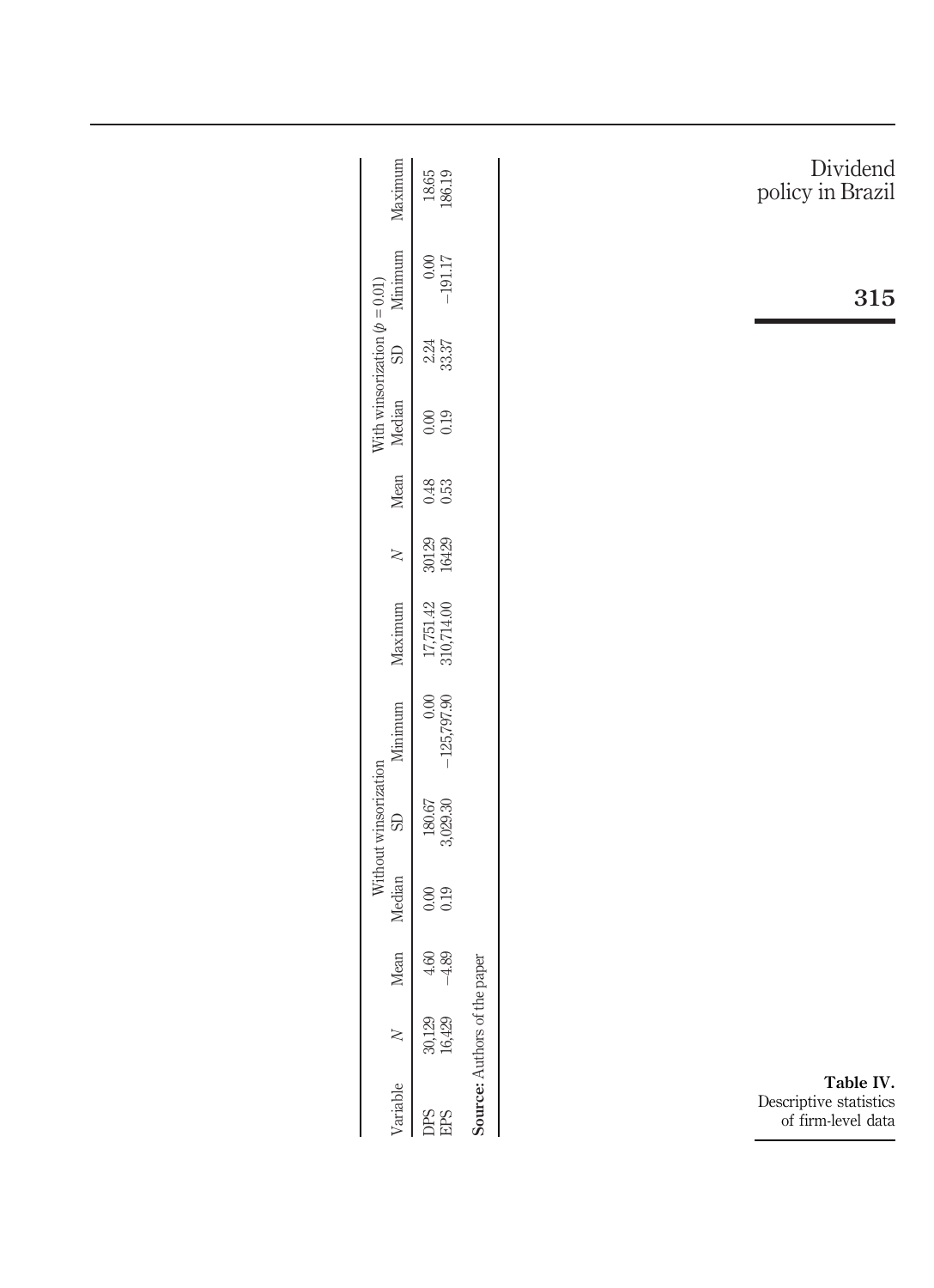| <b>RAUSP</b> | 5. Results                                                  |
|--------------|-------------------------------------------------------------|
| 53,3         | 5.1 Estimation results<br>The estimation result             |
|              | $T_{\rm{min}}$ $T_{\rm{max}}$ $T_{\rm{max}}$ $T_{\rm{max}}$ |

316

esults using Probit and Tobit methods for [equation \(1\)](#page-10-0) are presented in [Tables V](#page-13-0) and [VI,](#page-14-0) respectively. Analyzing probit first, we have similar results to other empirical works on the performance of portfolios comprising companies with high levels of corporate governance [\(Rabelo](#page-18-14) *et al.*, 2007) and on dividend payment [\(Srour, 2005](#page-19-3)), which brings evidence that companies with higher levels of corporate governance are more prone to pay dividends. The coefficients of the variable GOV were statistically significant and robust in all regressions.

Companies that distribute IOEC are more likely to distribute dividends too, as shown by the variable IOEC, which remained statistically significant and positive in all regressions. The variable  $STAT$  suggests that there is a statistically significant and negative relationship between state-owned companies and dividends payment, i.e. the probability of state-owned companies to pay dividends is lower.

We find a lower probability of common stocks to pay dividends, as we observe a negative and significant coefficient for the COMMON variable. This does not come as a total surprise given that the legislation change of 2001 (Act 10303/2001) required that firms with preferred nonvoting stock should choose one among three possible preferences: a minimum dividend, a dividend at least 10 per cent higher than the commons stock dividend or tagalong rights. Nevertheless, as our sample covers a large period before this regulatory change (1986-2011), this result is an indication of the behavior of firms toward nonvoting stocks in a more ample perspective<sup>[\[2\]](#page-16-8)</sup>.

Although the results for the variable EPS are not statistically significant for the probit model, they are significant for the Tobit model, as we will see further. For now, it is worth only to observe the positive sign of the coefficients, pointing to a positive relationship between dividends and earnings per share. Lag Dep, which is the lagged dependent variable (DPS), shows that if the company paid dividends in the previous period, then the probability of paying them again increases.

TAX3 period suggests that the likelihood of paying dividends increases in 1993, perhaps because it is exempt from taxation. The interactions TAX3-EPS and TAX5-EPS suggest that the effect of earnings per share in the likelihood of dividend payments is higher in these two tax periods, i.e. as predicted, an increase in earnings per share in periods which are exempt from taxation also increases the probability of dividend payments.

The interaction between the variables GOV-EPS is statistically significant and positive in all regressions, strongly suggesting that firms in special corporate governance listing segments that had increases in their earnings per share increase the likelihood to pay dividends. This result complies with other empirical work on corporate governance and performance of companies listed in *Bovespa* [\(Freire](#page-17-14) *et al.*, 2010).

The results of Tobit regressions ([Table VI](#page-14-0)) show that the *EPS* is positive and significant, unlike the probit model, suggesting that an increase in earnings per share of a company increases the amount of dividends distributed. The lagged dependent variable ( $Lag Deb$ ) showed the same results of the probit model, suggesting that if the company paid dividends in the earlier period, then it would pay larger amounts too. That is an indication that firms pursue a persistent dividend policy.

The interactions TAX2-EPS and TAX3-EPS for Tobit regressions are also aligned with the probit, showing that, in periods of less taxation TAX2 and TAX3, an increase in earnings per share would increase the amount distributed as dividends. The interaction TAX4-EPS shows that during TAX4, there would be a reduction of the amount distributed, which makes sense because such period was one of higher taxation. For the period  $TAX5$ ,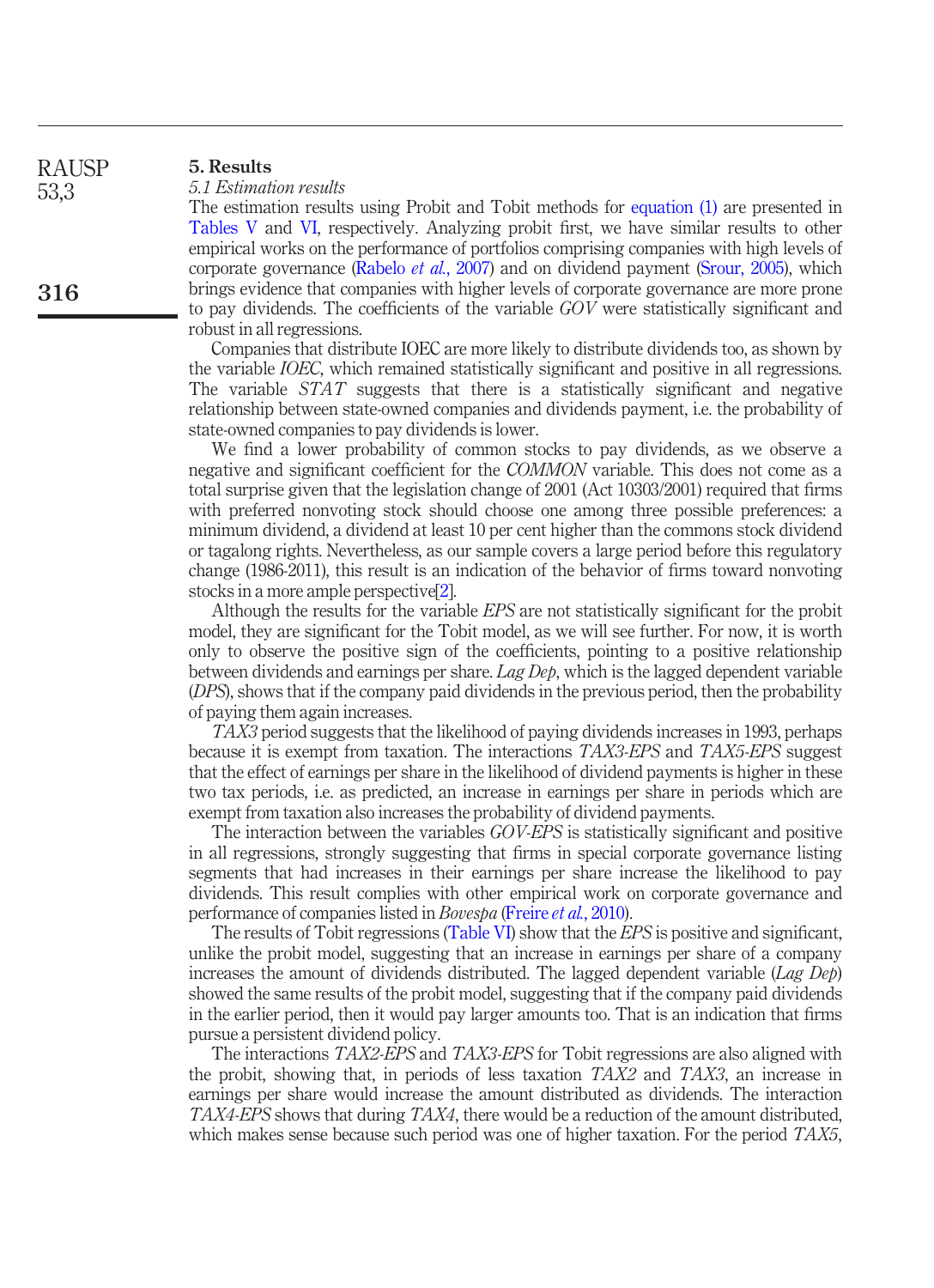<span id="page-13-0"></span>

| Variables<br><b>EPS</b>                                                                                                                                                                                                                                                                                                                               | Expected sign                                                                                                                                                                                                                                                                                                                                                                                                                                                                                                                                                                                                                             | <b>REG1</b>                                                                                                                                                                                                                                                                          | REG2                                                                                                                                                                                                                             | REG3                                                                                                                                                                                                                                   | REG4                                                                                                                                                                                                                              |
|-------------------------------------------------------------------------------------------------------------------------------------------------------------------------------------------------------------------------------------------------------------------------------------------------------------------------------------------------------|-------------------------------------------------------------------------------------------------------------------------------------------------------------------------------------------------------------------------------------------------------------------------------------------------------------------------------------------------------------------------------------------------------------------------------------------------------------------------------------------------------------------------------------------------------------------------------------------------------------------------------------------|--------------------------------------------------------------------------------------------------------------------------------------------------------------------------------------------------------------------------------------------------------------------------------------|----------------------------------------------------------------------------------------------------------------------------------------------------------------------------------------------------------------------------------|----------------------------------------------------------------------------------------------------------------------------------------------------------------------------------------------------------------------------------------|-----------------------------------------------------------------------------------------------------------------------------------------------------------------------------------------------------------------------------------|
| TAX2 (1989-1992)<br>TAX4 (1994-1995)<br>TAX5 (1996-2011<br>TAX3 (1993)<br>Lag Dep                                                                                                                                                                                                                                                                     | $^+$<br>$^{+}$<br>$\hspace{0.1mm} +\hspace{0.1mm}$<br>$^+$<br>$\mathbf{I}$                                                                                                                                                                                                                                                                                                                                                                                                                                                                                                                                                                | $-0.266***(-4.10)$<br>$.836***$ (72.75)<br>$-0.260***(-4.61)$<br>$0.183**$ (2.10)<br>0.0495 (0.70)<br>0.00136 (1.50)                                                                                                                                                                 | 1.848*** (71.91)<br>0.00137(1.50)                                                                                                                                                                                                | $-0.194***(-2.93)$<br>$-0.0617(-1.00)$<br>1.356*** (46.21<br>$0.157*$ $(1.72)$<br>0.102(1.38)<br>$0.00132$ $(1.35)$                                                                                                                    | 1.378*** (46.18)<br>0.00131 (1.35)                                                                                                                                                                                                |
| $\mathrm{TAX2}\times\mathrm{EPS}$ (1989-1992)<br>$\begin{array}{ll} \text{TAX3}\times\text{EPS}\,(1993)\\ \text{TAX4}\times\text{EPS}\,(1994\text{-}1995) \end{array}$<br>$\mathrm{TAXS}\times\mathrm{EPS}$ (1996-2011<br>Industry effect<br>Pseudo $R^2$<br>$(^{\circ}\!/\!\!\circ)$ Chi $^2$<br>$\mathrm{GOV}\times\mathrm{EPS}$<br>Year effect<br> | represent the fixed effects. We used dummy variables for each year (for regressions without the variable $7AX_k$ ) and industry (not for fixed effects) to capture these effects. The ovefficients are shown for each variable, a<br>Notes: This table presents the results for probit regressions with grouped data (pooled) and fixed effects, for the dependent variable DFS. This variable assumes<br>value "1" if the company paid dividends and "0" otherwise. Regressions REG1 and REG2 represent grouped data (pooled), and regressions REG3 and REG4<br>$^{+}$<br>$^{+}$<br>$\mathbf{I}$<br>$^+$<br>$^{+}$<br>т.<br>$\mathbf{I}$ | $\begin{array}{c} -0.000817\,(-0.48) \\ 0.00257^{**}\,(2.48) \end{array}$<br>$0.150***(-3.25)$<br>1.652*** (20.29)<br>$-0.00690(-0.27)$<br>0.00203(1.63)<br>0.0106***(3.26)<br>$0.334***$ (6.58)<br>0.0628*** (3.13)<br>9,209.9<br>16,099<br>$\frac{1}{2}$<br>Yes<br>$\overline{41}$ | 1.763*** (21.63)<br>$-0.203***(-4.31)$<br>$-0.00173(-0.07$<br>$0.514***$ (9.38)<br>$0.0625***$ (3.10)<br>0.000595(0.34)<br>$0.00278***$ (2.68)<br>0.00122(0.97)<br>$0.0106***$ (3.27)<br>9,439.8<br>16,099<br>Yes<br>Yes<br>$42$ | $-0.00267(-1.39)$<br>1.806*** (18.44)<br>$-0.133***(-4.35)$<br>$-0.665***(-6.60)$<br>0.00134(1.01)<br>(2.40)<br>$0.586***$ (7.78)<br>(2.26)<br>$0.0551***$ (2.60)<br>9,025.0<br>14,534<br>Σó<br>45<br>$0.00779**$<br>$0.00256$ $^{**}$ | $-0.139***(-4.54$<br>$(-7.02)$<br>1.885*** (19.32)<br>$-0.00119(-0.61$<br>$0.00274**$ (2.41)<br>$0.717***$ (8.99)<br>0.000343 (0.25)<br>$0.00781**$ (2.42)<br>0.0566*** (2.62)<br>$9,208.9$<br>Yes<br>14,534<br>$-0.721***$<br>46 |
| Source: Authors of the paper<br>and 10%, respectively<br>Table V.<br>Probit regressions                                                                                                                                                                                                                                                               |                                                                                                                                                                                                                                                                                                                                                                                                                                                                                                                                                                                                                                           |                                                                                                                                                                                                                                                                                      |                                                                                                                                                                                                                                  | $317\,$                                                                                                                                                                                                                                | Dividend<br>policy in Brazil                                                                                                                                                                                                      |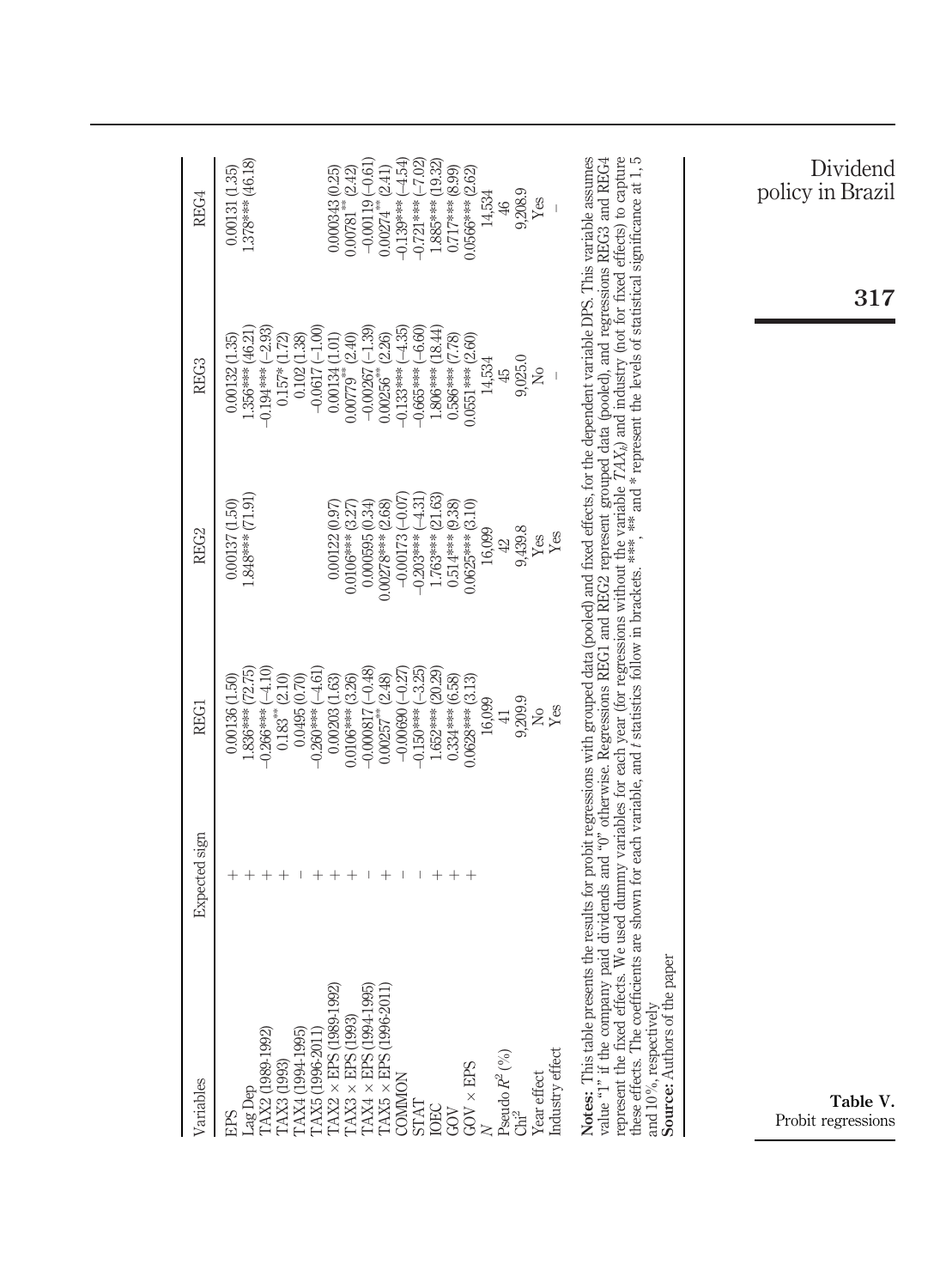<span id="page-14-0"></span>

| <b>RAUSP</b><br>53,3<br>318    | REG4          | $0.0140***$ (6.79) | $0.536***$ (52.29) |                    |                        |        |                          |                    | $0.00723**$ (2.48)                              | $0.0248***$ (3.96)                                                    | $-0.0239***(-5.92)$           | $0.0119***$ (4.97)         |        | $(-5.02)$<br>$-0.284***$ | $(-7.68)$<br>$-1.555***$ | 1.345*** (13.84)   | $0.604***$ (4.73)  | $0.109***$ (2.99)  | 16099          | 19%    | 10900.4                          | Yes                  |                 |                                                                                                                                                                                                                                                                                                                                                                     |
|--------------------------------|---------------|--------------------|--------------------|--------------------|------------------------|--------|--------------------------|--------------------|-------------------------------------------------|-----------------------------------------------------------------------|-------------------------------|----------------------------|--------|--------------------------|--------------------------|--------------------|--------------------|--------------------|----------------|--------|----------------------------------|----------------------|-----------------|---------------------------------------------------------------------------------------------------------------------------------------------------------------------------------------------------------------------------------------------------------------------------------------------------------------------------------------------------------------------|
|                                | REG3          | $0.0141***$ (6.80) | $0.537***$ (52.33) | $-0.436***(-3.13)$ | $(-1.74)$<br>$-0.335*$ |        | 0.00122(0.01)            | $-0.316**(-2.48)$  | $0.00916***$ (3.18)                             | $0.0248***$ (3.94)                                                    | $-0.0249***(-6.21)$           | $0.0116***$ (4.81)         |        | $-0.278***(-4.90)$       | $-1.482***(-7.36)$       | 1.162*** (13.10)   | $0.501***$ (4.10)  | $0.110***$ (3.02)  | 16099          | 19%    | 10753.3                          | ż                    |                 |                                                                                                                                                                                                                                                                                                                                                                     |
|                                | REG2          | $0.0146***$ (6.95) | $0.718***82.17$    |                    |                        |        |                          |                    | $0.00752**$ (2.51)                              | $0.0446***$ (6.53)                                                    | $(-4.56)$<br>$-0.0182***$     | $0.0170***$ (7.03)         |        | $(-2.01)$<br>$-0.107***$ | $-0.473***(-4.91)$       | $1.857***$ (21.55) | $0.394***$ (3.89)  | $0.0890***$ (2.69) | 16099          | $14\%$ | 7911.2                           | $\operatorname{Yes}$ | Yes             |                                                                                                                                                                                                                                                                                                                                                                     |
|                                | <b>REG1</b>   | $0.0145***$ (6.88) | $0.716***$ (81.90) | $-0.259*(-1.78)$   | $-0.0575(-0.29)$       |        | 0.201(1.27)              | $-0.246*(-1.94)$   | $0.00913***$ (3.08)                             | $0.0447***$ (6.52)                                                    | $0.0189***$ (-4.76)           | $0.0166***$ (6.82)         |        | $-0.125**(-2.34)$        | $-0.395***(-4.12)$       | 1.598*** (19.67)   | $0.164*$ $(1.70)$  | $0.100***$ (2.98)  | 16099          | $14\%$ | 7735.9                           | $\frac{1}{2}$        | Yes             | of distributed dividends. Regressions REG1 and REG2 represent grouped data (pooled), and regressions REG3 and REG4 represent the<br>lummy variables for each year (for regressions without the variable $TAX_k$ ) and industry (not for fixed effects) to capture this effects. The for each variable, and t statistics follow in brackets. *** and * represent the |
|                                | Expected sign | $^+$               | $^{+}$             | $^{+}$             |                        | $^{+}$ | $\overline{\phantom{a}}$ | $\hspace{0.1mm} +$ | $^{+}$                                          |                                                                       | $\mathbf{I}$                  |                            | $^{+}$ | $\mathbb{I}$             | -1                       | $\hspace{0.1mm} +$ | $^{+}$             | $\qquad \qquad +$  |                |        |                                  |                      |                 |                                                                                                                                                                                                                                                                                                                                                                     |
| Table VI.<br>Tobit regressions | Variables     | <b>EPS</b>         | Lag Dep            | TAX2 (1989-1992)   | TAX3 (1993)            |        | TAX4(1994-1995           | TAX5 (1996-2011    | 92)<br>$\text{TAX2} \times \text{EFS}$ (1989-19 | $\mathrm{T}\mathrm{A}\mathrm{X}3 \times \mathrm{E}\mathrm{PS}$ (1993) | $TAX4 \times EPS (1994-1995)$ | ĭĤ<br>TAX5 × EPS (1996-20) |        | COMMON                   | <b>STAT</b>              |                    | <b>TOEC</b><br>GOV | $GOV \times EPS$   | $\overline{z}$ |        | Pseudo $R^2$<br>Chi <sup>2</sup> | Year effect          | Industry effect | Notes: This table presents the results for Tobit regressions with grouped data (pooled) and fixed effects, for the dependent variable DPS. This variable<br>e paper<br>coefficients are shown<br><b>Source: Authors of th</b><br>represents the amount<br>fixed effects. We used<br>respectively                                                                    |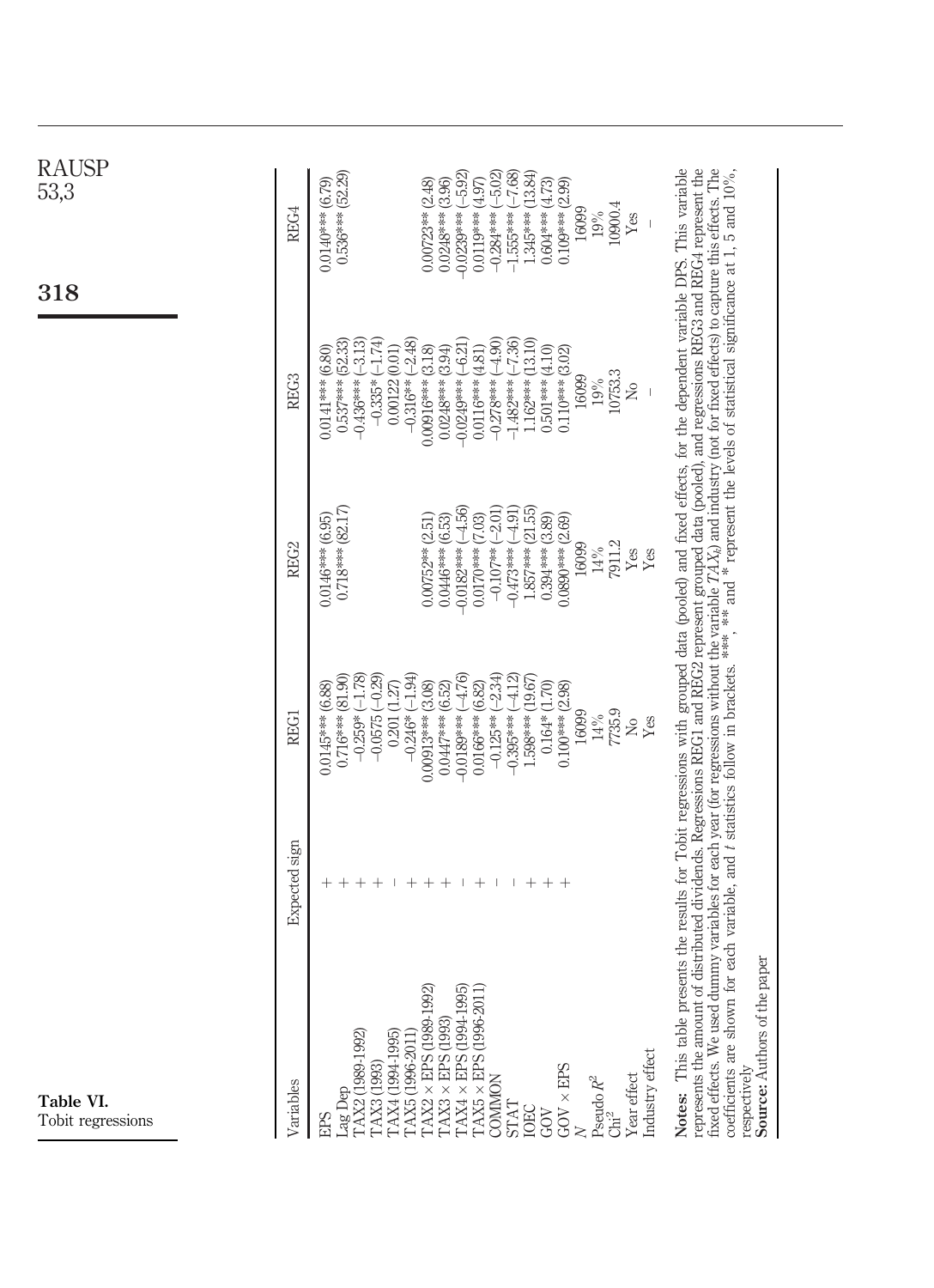when there was no incidence of taxes, the interaction suggests that an increase in earnings per share would also increase the amount distributed, which is consistent with the tax preference theory.

The variables COMMON, STAT, GOV and IOEC for Tobit regressions were statistically significant, as was the probit model, suggesting that common stocks and state-owned enterprises pay less dividends, companies that distribute IOEC also have higher total payouts, as do companies with higher levels of corporate governance. Also consistent with our probit results, the interaction GOV-EPS for Tobit regressions suggests that the effect of corporate governance increases the amount distributed by companies that had an increase in their earnings per share.

## 5.2 Robustness tests

To check for the robustness of the findings, we reestimate [equation \(1\)](#page-10-0) using three different dependent variables as follows: DBV (the ratio between dividend/book value of the share), Payout and Yield (results omitted for the sake of concision but available upon contact with the authors).

Using DBV as the dependent variable, we observe the same results as the original model for almost all independent variables, for both methods probit and Tobit, only with a few changes in the significance level. The dependent variable *Payout* also kept the same results as the original model, presenting only a few changes in the significance level, and the interaction TAX4-EPS presented signal changing. The dependent variable Yield also kept the results practically constant, presenting only a few changes in the significance level, and signal changes for the interaction  $TAX2$ -EPS and for  $TAX4$  and  $TAX5$  in the probit method with fixed effects.

## 6. Conclusions

This study aims to investigate the tax preference theory of dividends in a sample of 672 Brazilian public firms for the period 1986-2011. We documented several changes in the tax legislation of dividends over the sample period and tested their effect on dividend payments using probit and Tobit regression analysis. Our findings suggest that the Brazilian firms do not follow target payout ratios, but they do try to pay dividends that are moderately dependent on past payments. The level of dividend payment is affected by stock voting rights, privatization, dividend payments deductibility provisions and changes of corporate governance rules. Changes in the tax legislation have a significant influence on dividend payout ratios, corresponding to the theoretical prediction. Payout ratios are positively affected by changes in regulation that reduce the agency problems among shareholders of the firm.

We have documented that the tax preference theory found empirical support in the Brazilian environment, given the numerous changes in the tax regulations over the year. Our results highlight the influence of taxation in the payout policies pursued by publicly listed firms. These results have a range of implications for managers, investors and policymakers. For managers, it is clear that maximizing shareholders' value requires taking the consequences of the taxation – at the corporate and personal levels – into account when designing financial policies for the firm. For investors, the choice of which stocks to include in their portfolios should take into account their payout behavior and how it is affected by changes in dividend taxation. Finally, for policymakers, it becomes clear that taxes drive firms to change their payout policies and, possibly, their investment and financing strategies as well. Therefore, a careful study of the effects of changes in the tax code on

Dividend policy in Brazil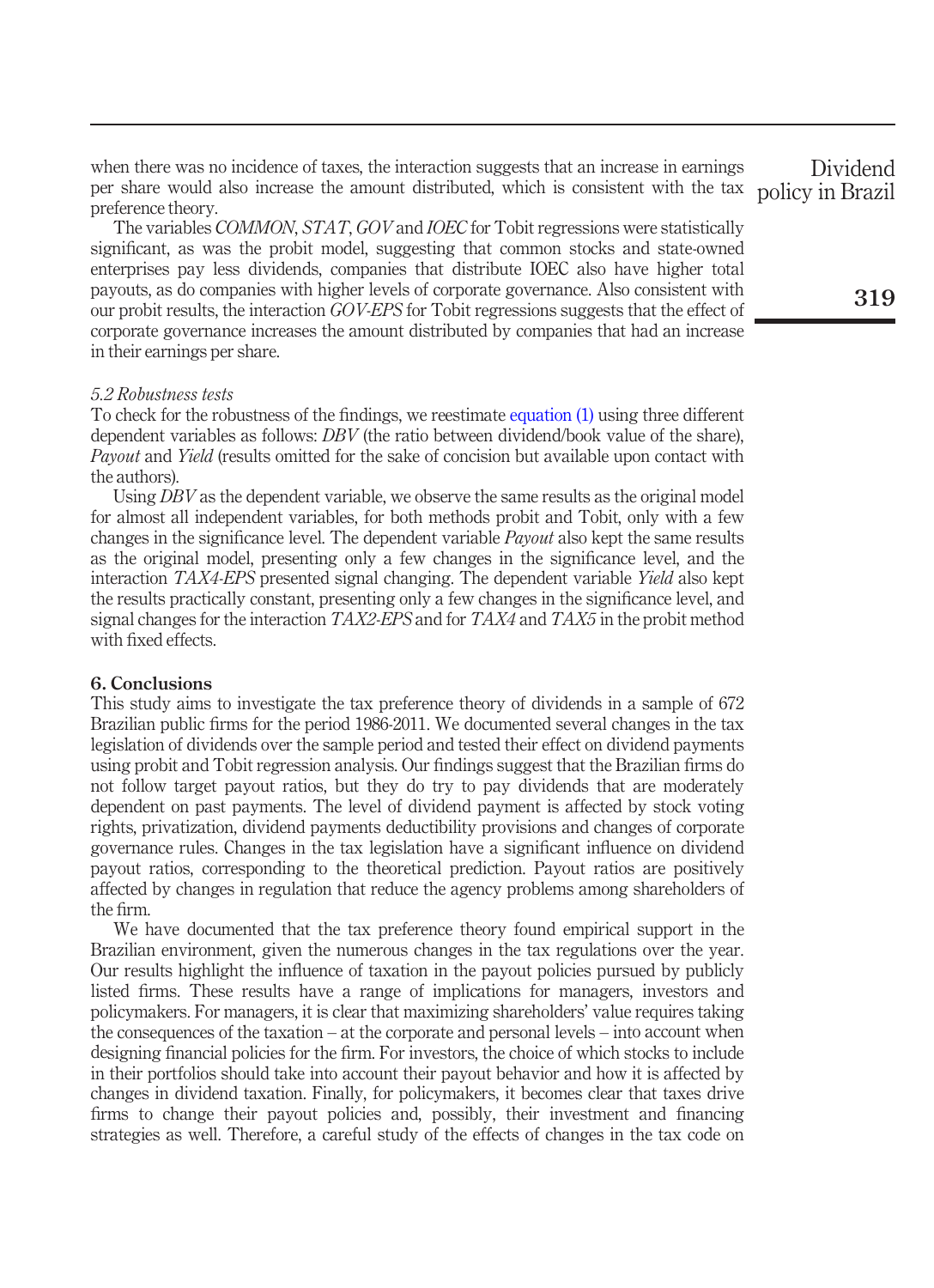corporate behavior is of utmost importance if the goal to stimulate private investment and economic growth is in the agenda of the authorities.

> Another important aspect raised by our results is that of the role of agency conflicts in dividend policies. We found significant positive effects in dividend payouts for firms that belong to special corporate governance segments of the stock exchange – firms that voluntarily adopt better practices toward its outside shareholders, thus reducing agency problems. Also, state-owned companies seem to systematically and significantly less likely to pay dividends. These firms are known to be generally more opaque and less accountable to outside investors than privately held enterprises – thus more prone to exacerbate agency conflicts. Therefore, we find evidence that agency problems are also important determinants of dividend decisions in Brazil, along the lines of [Easterbrook \(1984\)](#page-17-15).

> In sum, we conclude that taxation does affect dividend policy, as shown by the coefficients of the regressions, and also that agency problems are an important issue when it comes to dividend payments. Further studies in the field of corporate governance of Brazilian listed corporations may provide a better understanding of this subject and guide future regulation reforms.

## **Notes**

- <span id="page-16-7"></span>1. Although relevant, such ownership is clearly of a minority nature (between 5 and 40 per cent of voting shares – 22.45 per cent on average – in only 11 out of 672 firms in our sample). Therefore, we choose to treat such firms as privately owned. We thank an anonymous referee for pointing this out.
- <span id="page-16-8"></span>2. We are thankful to an anonymous referee for pointing this out.

#### References

- <span id="page-16-6"></span>Bellato, L.L.N., Silveira, A.D.M. and Savoia, J.R.F. (2006), "Influência da estrutura de propriedade sobre a taxa de pagamento de dividendos das companhias abertas brasileiras", Encontro Nacional da Associação Nacional dos Programas de Pos-Graduação Em Administração. Salvador, p. 30.
- <span id="page-16-4"></span>Benetti, C., Decourt, R.F. and Terra, P.R.S. (2007), "The practice of corporate finance in an emerging market: preliminary evidence from the Brazilian survey", Annual Meeting of the Financial Management Association, Orlando, FL, p. 37.
- <span id="page-16-5"></span>Bertucci, J.L.D.O., Bernardes, P. and Brandao, M.M. (2006), "Políticas e práticas de governança corporativa em empresas brasileiras de Capital aberto", Revista de Administração, Vol. 41 No. 2, pp. 183-196.
- <span id="page-16-3"></span>Brazil (1976), "Congresso Nacional. Lei N° 6.404 de 15 de dezembro de 1976. Dispõe sobre as sociedades por ações", Diário Oficial da União. Brasília, Art. 1° ao 300, 12/15/1976.
- <span id="page-16-0"></span>Brazil (1977), "Presidência da República. Casa Civil. Subchefia para Assuntos Jurídicos. Decreto-Lei N° 1598 de 26 de dezembro de 1977. Altera a legislação do imposto sobre a renda", Diário Oficial da República Federativa do Brasil, Brasília, Art. 31, 12/26/1977.
- <span id="page-16-1"></span>Brazil (1988), "Congresso Nacional. Lei N° 7.713 de 22 de dezembro de 1988. Altera a legislação do imposto de renda e dá outras providências", Diário Oficial da República Federativa do Brasil. Brasília, Art. 2° e 3°, 12/22/1988.
- <span id="page-16-2"></span>Brazil (1995a), "Congresso Nacional. Lei N° 9.249 de 26 de dezembro de 1995. Altera a legislação do imposto de renda das pessoas jurídicas, bem como da contribuição social sobre o lucro líquido, e dá outras providências", Diário Oficial da República Federativa do Brasil. Brasília, Art. 1° a 36, 12/26/1995.

RAUSP 53,3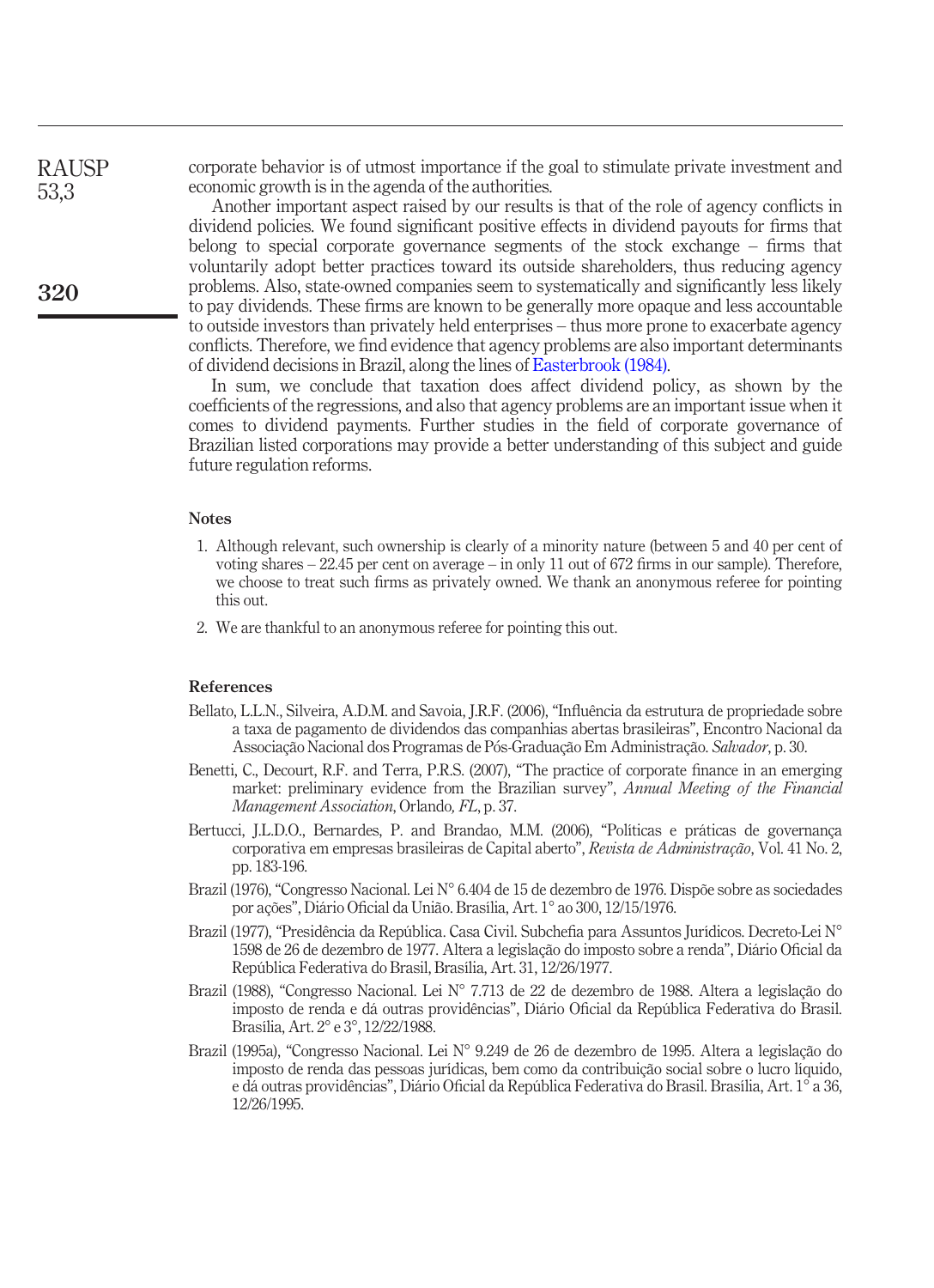- <span id="page-17-0"></span>Brazil (1995b), "Presidência da República. Subchefia para Assuntos Jurídicos. Lei N° 8.981, de 20 de janeiro de 1995. Altera a legislação tributária Federal e dá outras providências", Diário Oficial da União. Brasília, Art. 21, 1/20/1995.
- <span id="page-17-5"></span>Brazil (1996), "Secretaria da Receita Federal. Instrução Normativa SRF n° 011, de 21 de fevereiro de 1996. Dispõe sobre a apuração do imposto de renda e da contribuição social sobre o lucro das pessoas jurídicas a partir do ano-calendário de 1996", Diário Oficial da União. Brasília, 2/22/1996.
- <span id="page-17-1"></span>Brazil (1997), "Presidência da República. Subchefia para Assuntos Jurídicos. Lei N° 9.532, de 10 de dezembro de 1997. Altera a legislação tributária Federal e dá outras providências", Diário Oficial da União. Brasília, Art. 23, §1° 12/10/1997.
- <span id="page-17-4"></span>Brazil (1999a), "Presidência da República. Decreto n° 3.000, de 26 de março de 1999 (Regulamento do Imposto de Renda – RIR/1999). Regulamenta a tributação, fiscalização, arrecadação e administração do Imposto sobre a Renda e Proventos de Qualquer Natureza", Diário Oficial da União. Brasília, 3/29/1999.
- <span id="page-17-3"></span>Brazil (2001), "Congresso Nacional. Lei N° 10.303 de 31 de outubro de 2001. Dispõe sobre as sociedades por ações", Diário Oficial da União. Brasília, Art. 1° a 10, 31 out. 2001.
- <span id="page-17-6"></span>Brito, N. and Rietti, R. (1981), "Efeito clientela, níveis marginais de taxação e eficiência: o caso dos dividendos no mercado acionário brasileiro", Revista de Administração, Vol. 16, pp. 33-46.
- <span id="page-17-9"></span>Cioffi, P.L.D.M. and Famá, R. (2010), "O modelo de Ohlson e a sinalização de dividendos no mercado de capitais brasileiro", XIII SemeAd – Seminários em Administração, São Paulo, p. 8.
- <span id="page-17-8"></span>Decourt, R.F., Procianoy, J.L. and Pietro, N.J. (2007), "As variações nas distribuições dos proventos em dinheiro sinalizam variações nos lucros futuros?", XXXI Encontro Nacional dos Programas de Pós-Graduação em Administração. Rio de Janeiro, p. 31.
- <span id="page-17-15"></span>Easterbrook, F.H. (1984), "Two agency-cost explanations of dividends", American Economic Review, Vol. 74 No. 4, pp. 221-230.
- Economática (2005), "Banco de Dados: Cotações das ações e Ibovespa", Version: out.
- <span id="page-17-7"></span>Elton, E.J. and Gruber, M.J. (1970), "Marginal stockholder tax rates and the clientele effect", Review of Economics & Statistics, Vol. 52 No. 1, pp. 68-74.
- <span id="page-17-2"></span>Elton, E.J., Gruber, M. and Blake, C. (2005), "Marginal stockholder tax effects and ex-dividend-day price behavior: evidence from taxable versus nontaxable closed-end funds", Review of Economics and Statistics, Vol. 87 No. 3, pp. 579-586.
- <span id="page-17-12"></span>Fama, E.F. and French, K.R. (2002), "Testing trade-off and pecking order predictions about dividends and debt", Review of Financial Studies, Vol. 15 No. 1, pp. 1-33.
- <span id="page-17-13"></span>Ferreira, W.O. Jr, Martin, D.M.L. Nakamura, W.T. and Bastos, D.D. (2010), "Evidências empíricas dos fatores determinantes das políticas de dividendos das firmas listadas na Bovespa", Facef Pesquisa, available at: [http://legacy.unifacef.com.br/facefpesquisa/2010/nr2/vol13\\_nr02\\_art03.](http://legacy.unifacef.com.br/facefpesquisa/2010/nr2/vol13_nr02_art03.pdf) [pdf](http://legacy.unifacef.com.br/facefpesquisa/2010/nr2/vol13_nr02_art03.pdf)
- <span id="page-17-11"></span>Fiorati, A.R.S., Garcia, F.G. and Filho, E.T. (2007), "Dividendos e juros sobre capital proprio: sinalização de lucratividade futura? Estudo no mercado brasileiro 1999/2004", XXXI Encontro Nacional dos Programas de Pós-Graduação em Administração, Rio de Janeiro, p. 31.
- <span id="page-17-10"></span>Forti, C.A.B. and Schiozer, R.F. (2011), "Do Brazilian banks use dividends for signaling?", XI Encontro Brasileiro de Finanças, available at: [http://bibliotecadigital.fgv.br/ocs/index.php/ebf/11EBF/](http://bibliotecadigital.fgv.br/ocs/index.php/ebf/11EBF/paper/viewFile/2658/1242) [paper/viewFile/2658/1242](http://bibliotecadigital.fgv.br/ocs/index.php/ebf/11EBF/paper/viewFile/2658/1242)
- <span id="page-17-14"></span>Freire, D.R., Rodrigues, R.N., Lagioia, U.C.T., Miranda, L.C. and Araújo, D.M.D.C. (2010), "Governança corporativa e a crise financeira: um estudo sobre o comportamento de empresas do setor de energia que possuem boas práticas de governança corporativa em momentos de turbulência", Registro Contábil, Vol. 1 No. 1, available at: [www.seer.ufal.br/index.php/registrocontabil/article/](http://www.seer.ufal.br/index.php/registrocontabil/article/view/167/150) [view/167/150](http://www.seer.ufal.br/index.php/registrocontabil/article/view/167/150)

Dividend policy in Brazil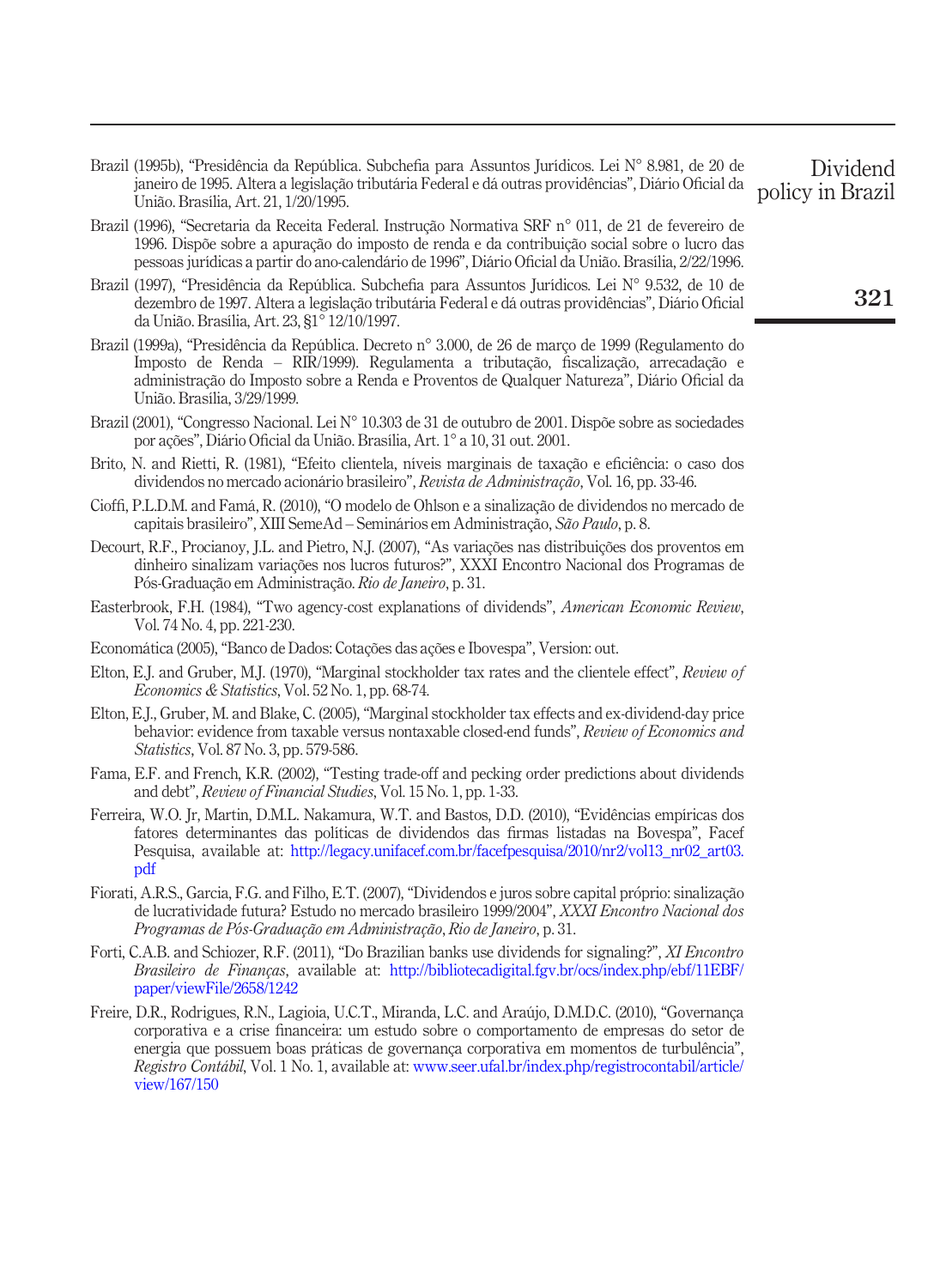<span id="page-18-17"></span><span id="page-18-16"></span><span id="page-18-15"></span><span id="page-18-14"></span><span id="page-18-13"></span><span id="page-18-12"></span><span id="page-18-11"></span><span id="page-18-10"></span><span id="page-18-9"></span><span id="page-18-8"></span><span id="page-18-7"></span><span id="page-18-6"></span><span id="page-18-5"></span><span id="page-18-4"></span><span id="page-18-3"></span><span id="page-18-2"></span><span id="page-18-1"></span><span id="page-18-0"></span>

| <b>RAUSP</b><br>53,3 | Futema, M.S., Basso, L.F.C. and Kayo, E.K. (2007), "A estrutura de capital, os dividendos e os juros<br>sobre capital próprio: evidências empíricas no caso brasileiro de 1995 a 2004", XXXI Encontro<br>Nacional dos Programas de Pós-Graduação em Administração, Rio de Janeiro, p. 31.                               |
|----------------------|-------------------------------------------------------------------------------------------------------------------------------------------------------------------------------------------------------------------------------------------------------------------------------------------------------------------------|
|                      | Futema, M.S. Basso, L.F.C. and Kayo, E.K. (2009), "Estrutura de capital, dividendos e juros sobre o<br>capital próprio: testes no Brasil", Revista Contabilidade & Finanças - USP, Vol. 20 No. 49,<br>available at: www.scielo.br/pdf/rcf/v20n49/04.pdf                                                                 |
| 322                  | Gonzaga, R.P. and Da Costa, F.M. (2009), "A relação entre o conservadorismo contábil e os conflitos<br>entre acionistas controladores e minoritários sobre as políticas de dividendos nas empresas<br>brasileiras listadas na Bovespa", Revista Contabilidade & Finanças - Finanças, Vol. 20 No. 50.                    |
|                      | Graham, J.R. and Harvey, C.R. (2001), "The theory and practice of corporate finance: evidence from the<br>field", Journal of Financial Economics, Vol. 60 Nos 2/3, pp. 187-243.                                                                                                                                         |
|                      | Hsiao, C. (1986), <i>Analysis of Panel Data</i> , Cambridge University Press, Cambridge.                                                                                                                                                                                                                                |
|                      | IOB Thomson (2005), Anuário Mapa Fiscal, Tabelas Práticas e Instruções, IOB, São Paulo.                                                                                                                                                                                                                                 |
|                      | Kim, B.S. and Maddala, G.S. (1992), "Estimation and specification analysis of models of dividend<br>behavior based on censored panel data", <i>Empirical Economics</i> , Vol. 17 No. 1, pp. 111-124.                                                                                                                    |
|                      | Lintner, J. (1956), "Distribution of incomes of corporations among dividends retained earnings, and<br>taxes", American Economic Review. Menasha: The American Economic Association, Vol. 46<br>No. 2, pp. 97-113.                                                                                                      |
|                      | Litzenberger, R.H. and Ramaswamy, K. (1979), "The effect of personal taxes and dividends on capital<br>asset price: theory and evidence", <i>Journal of Financial Economics</i> , Vol. 7 No. 2, pp. 163-195.                                                                                                            |
|                      | Mota, D.C. and Eid, W. Jr (2007), "Dividendos, juros sobre capital próprio e recompra de ações: um<br>estudo empírico sobre a política de distribuição no Brasil", XXXI Encontro Nacional dos<br>Programas de Pós-Graduação em Administração, Rio de Janeiro, p. 31.                                                    |
|                      | Nakamura, W.T., Martin, D.M.L. and Ferreira, W.O. Jr (2007), "Evidências empíricas dos fatores<br>determinantes das políticas de dividendos das firmas listadas na Bolsa de Valores de São Paulo",<br>VII Encontro Brasileiro de Finanças, São Paulo, p.7.                                                              |
|                      | Nossa, V. and Nossa, S.N. (2007), "O impacto da distribuição de dividendos e da recompra de ações na<br>eficiência das empresas listadas na Bovespa (1995 a 2004)", XXXI Encontro Nacional dos<br>Programas de Pós-Graduação em Administração, Rio de Janeiro, p. 31.                                                   |
|                      | Pohlmann, M.C. and Iudícibus, S. (2010), "Relação entre a tributação do lucro e a estrutura de Capital<br>das grandes empresas no Brasil", Revista Contabilidade & Finanças - Finanças, Vol. 21 No. 53,<br>available at: www.scielo.br/pdf/rcf/v21n53/02.pdf                                                            |
|                      | Procianoy, J.L. (1996), "Dividendos e tributação: o que aconteceu após 1988-1989", Revista De<br>Administração da Universidade de São Paulo, Vol. 31 No. 2, pp. 7-18.                                                                                                                                                   |
|                      | Procianoy, J.L. and Poli, B.T.C. (1993), "A política de dividendos como geradora de economia fiscal e do<br>desenvolvimento do mercado de capitais: uma proposta criativa", Revista de Administração de<br><i>Empresas, Vol.</i> 33 No. 4.                                                                              |
|                      | Procianoy, J.L. and Snider, H.K. (1994), "Tax changes and dividend payouts: is shareholders' wealth<br>maximized in Brazil?", The European Financial Management Association's 4th Annual<br>Conference, London, p. 4.                                                                                                   |
|                      | Rabelo, S.S.T., Rogers, P., Ribeiro, K.C.D.S. and Securato, J.R. (2007), "Performance das melhores<br>práticas de governança corporativa no Brasil: um estudo de carteiras", Facef Pesquisa,<br>Vol. 10 No. 2, available at: http://legacy.unifacef.com.br/revistas/index.php/facefpesquisa/article/<br>viewFile/96/161 |
|                      | Ramos, C.F. (1997), "A influência da tributação sobre o retorno das ações em função da distribuição de<br>dividendos feita pelas companhias negociadas na Bovespa: um estudo do mercado brasileiro",<br>XXI Encontro Nacional dos Programas de Pós-Graduação em Administração, Rio das Pedras,<br>p. 21.                |
|                      |                                                                                                                                                                                                                                                                                                                         |